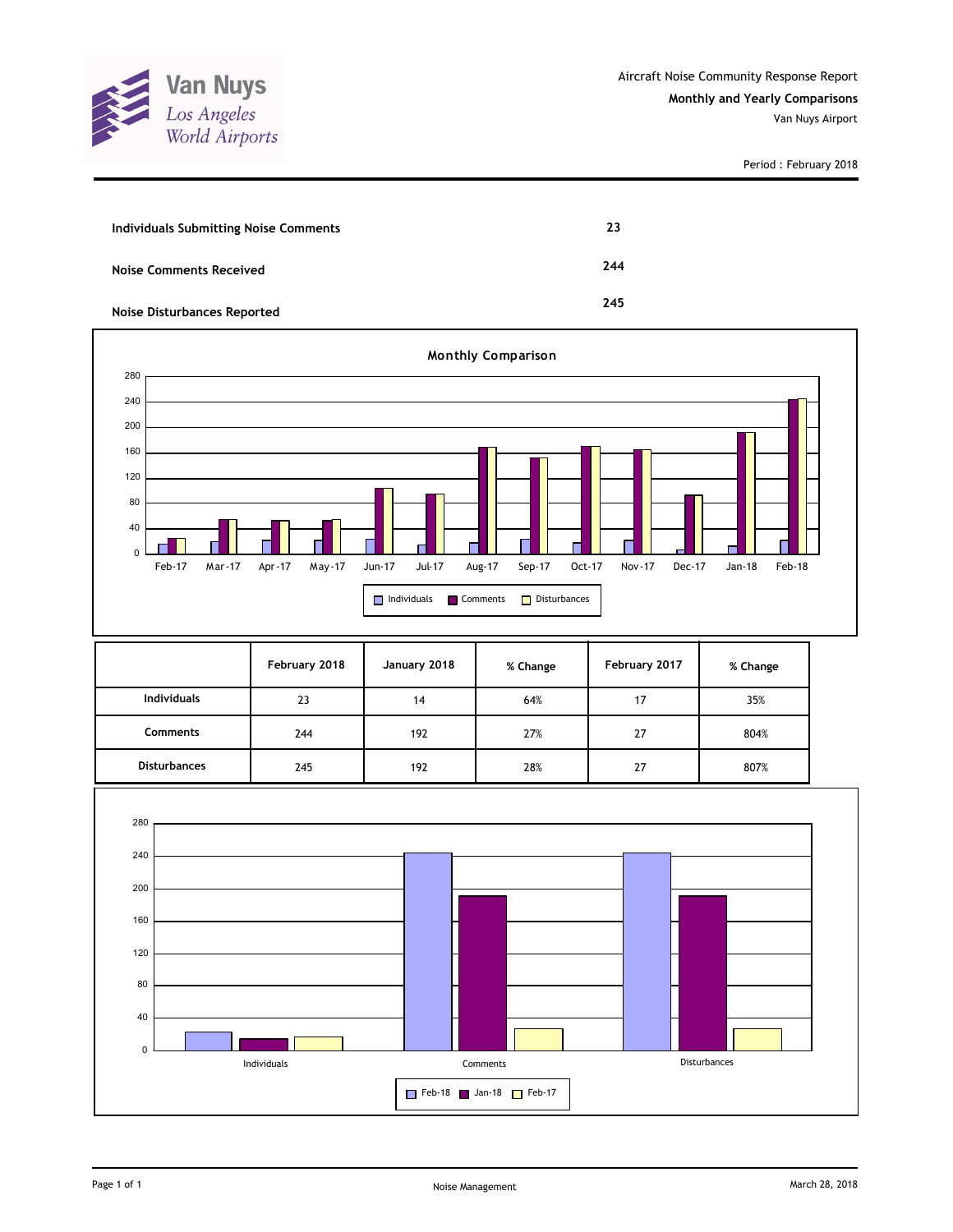

|                     | Day<br>$(7:00 \text{ am} - 7:00 \text{ pm})$ | Evening<br>$(7:00 \text{ pm} - 10:00 \text{ pm})$ | Night<br>$(10:00 \text{ pm} - 7:00 \text{ am})$ |
|---------------------|----------------------------------------------|---------------------------------------------------|-------------------------------------------------|
| <b>Comments</b>     | 27                                           | 54                                                | 163                                             |
| <b>Disturbances</b> | 25                                           | 54                                                | 166                                             |



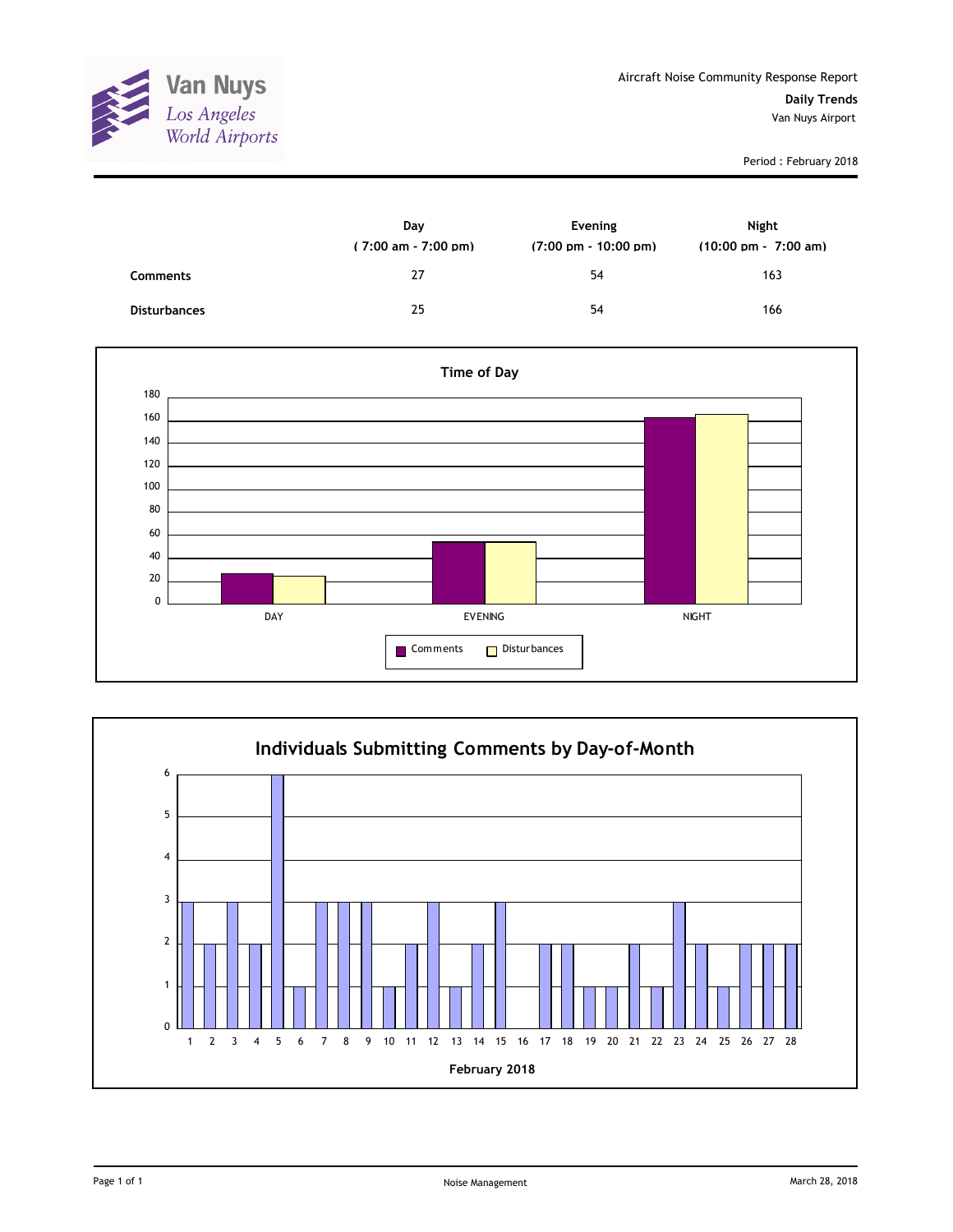

| City                  | Individuals    | Comments       | Percentage of Comments**                          |           |
|-----------------------|----------------|----------------|---------------------------------------------------|-----------|
| Encino                | 1              | $\overline{2}$ | $< 1\%$                                           |           |
| Granada Hills         |                | 3              | $1\%$                                             |           |
| Lake Balboa           | 2              | 5              | $2\%$                                             |           |
| Los Angeles           | 6              | 6              | $2\%$                                             |           |
| North Hills           |                | 5              | $2\%$                                             |           |
| Sherman Oaks          | 3              | 3              | $1\%$                                             |           |
| <b>Studio City</b>    | 1              | 10             | $4\%$                                             |           |
| Van Nuys              | $\overline{7}$ | 208            | 86%                                               |           |
| <b>Woodland Hills</b> |                | $\mathbf{1}$   | $< 1\%$                                           |           |
| <b>TOTAL</b>          | 23             | 243            | 0<br>20<br>50<br>30<br>40<br>10<br>60<br>70<br>80 | 100<br>90 |

| <b>Individuals</b>                    | <b>Comments</b> | Percentage of Comments**                          |           |  |  |  |
|---------------------------------------|-----------------|---------------------------------------------------|-----------|--|--|--|
| *One Individual (Van Nuys)            | 92              | 38%                                               |           |  |  |  |
| *One Individual (Van Nuys)            | 55              | 23%                                               |           |  |  |  |
| *One Individual (Van Nuys)            | 34              | 14%                                               |           |  |  |  |
| *One Individual (Van Nuys)            | 22              | $9\%$                                             |           |  |  |  |
| *One Individual (Studio City)         | 10              | $4\%$                                             |           |  |  |  |
| Individuals Reporting 2 To 5 Comments | 19              | 8%                                                |           |  |  |  |
| Individuals Reporting One Comment     | 11              | 5%                                                |           |  |  |  |
| <b>TOTAL</b><br>Individuals: 23       | 243             | 0<br>10<br>20<br>30<br>50<br>80<br>40<br>60<br>70 | 100<br>90 |  |  |  |

\* One individual reporting 6 or more comments shown by city.

\*\* All percentages are rounded to the nearest whole number.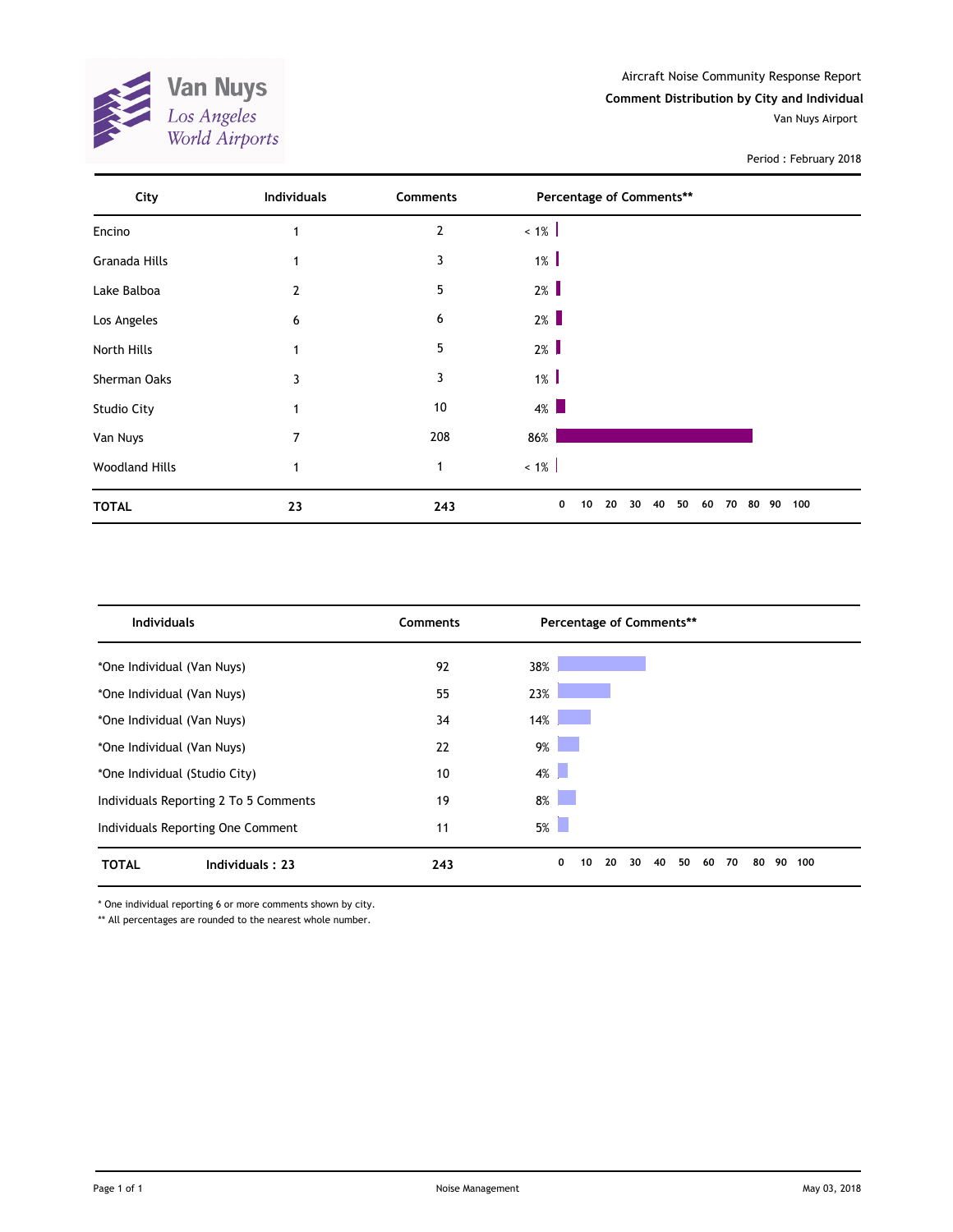

| Type of Disturbance*         | <b>Number of Comments</b> |  |  |
|------------------------------|---------------------------|--|--|
| Flying over home             | 14                        |  |  |
| Frequency of flights         | 6                         |  |  |
| Late night/early morning     | 212                       |  |  |
| Low flying                   | $\overline{2}$            |  |  |
| Other                        | 1                         |  |  |
| Sustained noise (>5 minutes) | 3                         |  |  |
| Unusually loud               | 6                         |  |  |
| Vibration/rumbling           | 1                         |  |  |
| TOTAL                        | 245                       |  |  |



Note: \* As reported by individuals.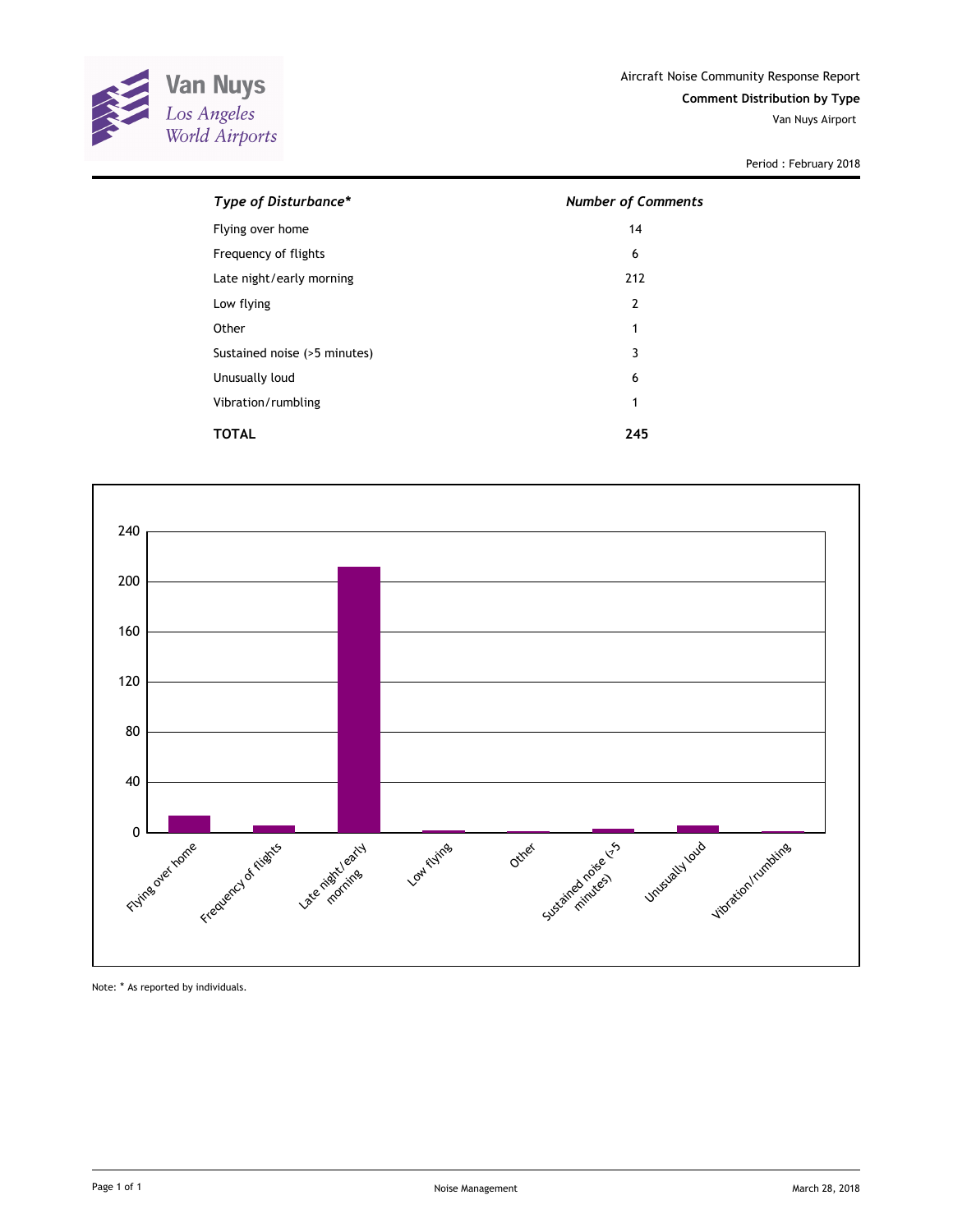

| Contact   |          | <b>Disturbance</b> |          |          |                              |                                                                                          |  |
|-----------|----------|--------------------|----------|----------|------------------------------|------------------------------------------------------------------------------------------|--|
| Date      | Time     | Date               | Time     | City     | Disturbance**                | <b>Findings</b>                                                                          |  |
| 2/01/2018 | 12:32 am | 2/01/2018          | 12:15 am | Van Nuys | Sustained noise (>5 minutes) | The night time noise and odors you reported may be related to the use of Auxiliary       |  |
|           |          |                    |          |          |                              | Power Units (APU) on jet aircraft at Van Nuys Airport (VNY). The APU is sometimes used   |  |
|           |          |                    |          |          |                              | instead of fully powering-up the aircraft's jet engines which are much noisier.          |  |
|           |          |                    |          |          |                              | Personnel working on their aircraft use the APUs as a power source to enable them to     |  |
|           |          |                    |          |          |                              | prepare for all aspects of the flight, including Federal Aviation Administration (FAA)   |  |
|           |          |                    |          |          |                              | mandatory preflight checks and making the necessary mechanical adjustments. The          |  |
|           |          |                    |          |          |                              | APU use has no time restrictions and its use conforms to all Federal and City of Los     |  |
|           |          |                    |          |          |                              | Angeles regulations/laws, however, VNY continually reaches out to aircraft operators     |  |
|           |          |                    |          |          |                              | urging them to position their aircraft away from residential areas while engines or APU  |  |
|           |          |                    |          |          |                              | is engaged. Nonetheless, odors do drift out into some neighborhoods when wind            |  |
|           |          |                    |          |          |                              | conditions and other weather phenomena exist. Concerns regarding air quality issues      |  |
|           |          |                    |          |          |                              | can be addressed by the South Coast Air Quality Management District by writing to        |  |
|           |          |                    |          |          |                              | SCAQMD Headquarters, 21865 Copley Drive, Diamond Bar, CA 91765. Note that the use        |  |
|           |          |                    |          |          |                              | of APUs for flight preparation is different from a jet engine "run-up" for maintenance,  |  |
|           |          |                    |          |          |                              | which is restricted between the hours from 19:00 until 07:00 the following morning.      |  |
|           |          |                    |          |          |                              | Engine maintenance run-ups are allowed from 07:00 until 19:00 only at designated         |  |
|           |          |                    |          |          |                              | areas. This enables aircraft maintenance personnel to perform all types of equipment     |  |
|           |          |                    |          |          |                              | tests during the unrestricted periods to eliminate the need for such activity during the |  |
|           |          |                    |          |          |                              | evening and early morning hours. Additionally, VNY has an Airfield Superintendent on     |  |
|           |          |                    |          |          |                              | duty during the restricted hours to immediately investigate and enforce any run-up       |  |
|           |          |                    |          |          |                              | complaints. Please call the Duty Superintendent at Airport Operations at (818)           |  |
|           |          |                    |          |          |                              | 442-6506 for immediate attention. This is not a Noise Complaint Line. Operation          |  |
|           |          |                    |          |          |                              | personnel have an enormous workload during all shifts. Lastly, please refer to the VNY   |  |
|           |          |                    |          |          |                              | Noise Management "quick facts" for a brief list of enforcement and regulatory actions    |  |
|           |          |                    |          |          |                              | VNY "can" and "cannot do," related to FAA regulations and local City Ordinances. The     |  |
|           |          |                    |          |          |                              | quick facts may be found online under the "Noise Management - Quick Facts" link at       |  |
|           |          |                    |          |          |                              | www.lawa.org/VNYNoise/. Please contact the FAA by writing to FAA Western-Pacific         |  |
|           |          |                    |          |          |                              | Region, P.O. Box 92007, Los Angeles, CA 90009 for further information regarding          |  |
|           |          |                    |          |          |                              | aviation matters.                                                                        |  |

\* Comments exceeding monthly limit are not investigated and are not shown.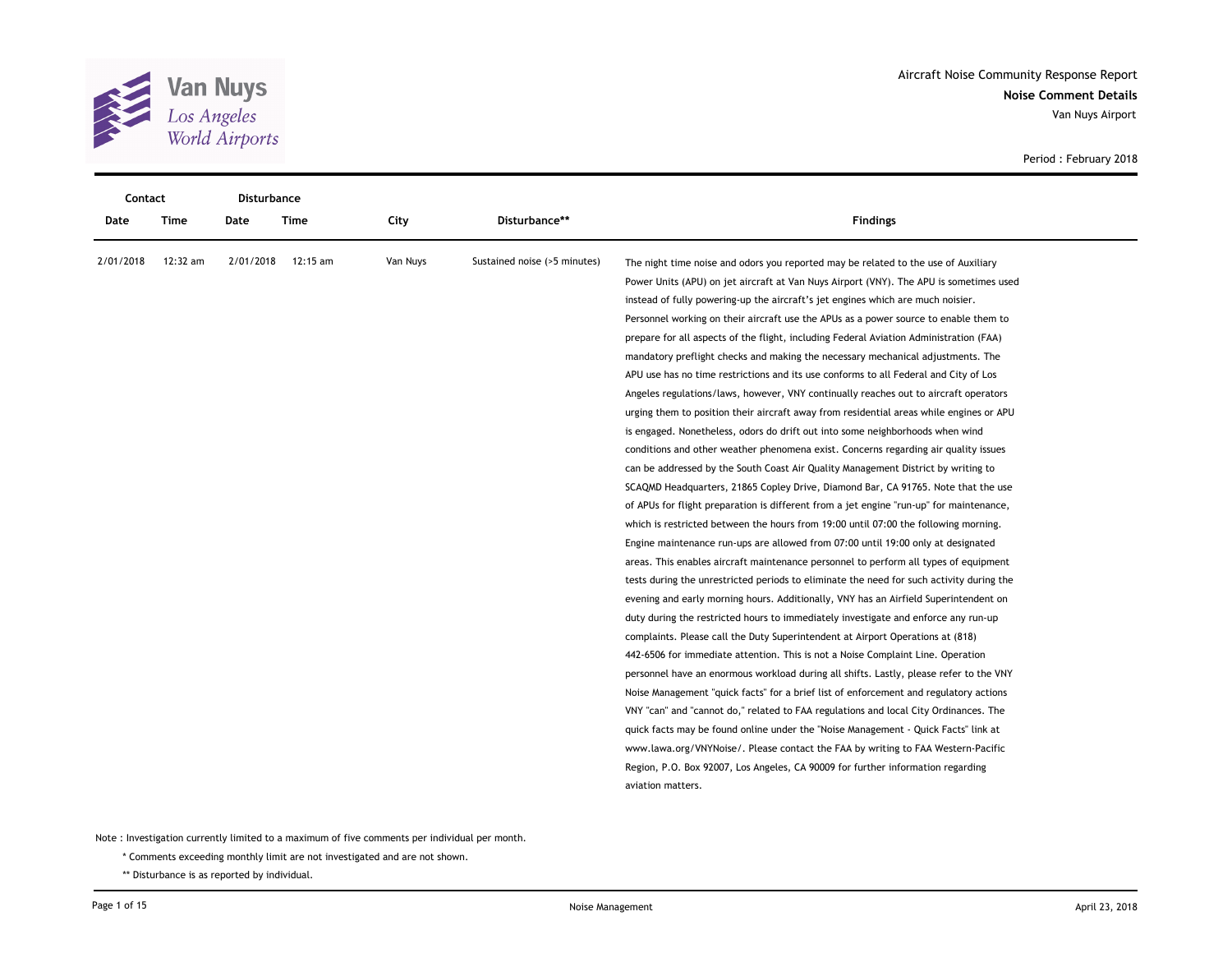| Contact   |             | Disturbance |             |                       |                          |                                                                                           |
|-----------|-------------|-------------|-------------|-----------------------|--------------------------|-------------------------------------------------------------------------------------------|
| Date      | <b>Time</b> | Date        | <b>Time</b> | City                  | <b>Disturbance</b>       | <b>Findings</b>                                                                           |
| 2/01/2018 | $1:20$ pm   | 2/01/2018   | 10:00 am    | <b>Woodland Hills</b> | Flying over home         |                                                                                           |
|           |             |             |             |                       |                          | The aircraft that you reported on Thursday, February 1, 2018 at 10:00 and 13:05           |
|           |             |             |             |                       |                          | respectively could not be identified in Van Nuys Airport's (VNY) Airport Noise and        |
|           |             |             |             |                       |                          | Operations Monitoring System (ANOMS). However, the aircraft activity matches the          |
|           |             |             |             |                       |                          | profile of a law enforcement operation. This flight was not associated VNY operations.    |
|           |             |             |             |                       |                          | Please refer to the Noise Management "quick facts" for a brief list of enforcement and    |
|           |             |             |             |                       |                          | regulatory actions VNY "can" and "cannot do," related to FAA regulations and local City   |
|           |             |             |             |                       |                          | Ordinances. The quick facts may be found online under the "Noise Management Quick"        |
|           |             |             |             |                       |                          | Facts" link at www.lawa.org/VNYNoise/. Please note that airports also do not have         |
|           |             |             |             |                       |                          | jurisdiction over aircraft in flight. The FAA has ultimate authority over aircraft flight |
|           |             |             |             |                       |                          | patterns and regulates virtually all aviation activity with the major emphasis on safety. |
|           |             |             |             |                       |                          | The FAA may be contacted by writing to FAA Western Pacific Region, P.O.Box 92007,         |
|           |             |             |             |                       |                          | Los Angeles, CA 90009 for further information.                                            |
| 2/02/2018 | $8:06$ am   | 2/02/2018   | 12:45 am    | Lake Balboa           | Late night/early morning | The aircraft departure that you reported on Friday, February 2, 2018 at 00:45             |
|           |             |             |             |                       |                          | complied with all City of Los Angeles and Federal regulations/laws and was consistent     |
|           |             |             |             |                       |                          | with normal VNY departure operations. Please refer to the Noise Management "quick"        |
|           |             |             |             |                       |                          | facts" for a brief list of enforcement and regulatory actions VNY "can" and "cannot do,"  |
|           |             |             |             |                       |                          | related to FAA regulations and local City Ordinances. The quick facts and the City        |
|           |             |             |             |                       |                          | Curfew Ordinance may be found online under the "Noise Management - Quick Facts" link      |
|           |             |             |             |                       |                          | at www.lawa.org/VNYNoise/. Lastly, airports do not control aircraft in flight. The FAA    |
|           |             |             |             |                       |                          | has ultimate authority over aircraft and regulates virtually all aviation activity. This  |
|           |             |             |             |                       |                          | includes takeoffs, landings, altitudes and direction of flight with the major emphasis on |
|           |             |             |             |                       |                          | safety. The FAA may be contacted by writing to FAA Western-Pacific Region, P.O. Box       |
|           |             |             |             |                       |                          | 92007, Los Angeles, CA 90009 for further information.                                     |
| 2/03/2018 | $4:32$ am   | 2/03/2018   | $4:29$ am   | Van Nuys              | Late night/early morning | Our investigation shows that the aircraft that you reported on Saturday, February 3,      |
|           |             |             |             |                       |                          | 2018 at 04:29 was departure from Van Nuys Airport (VNY) conducting a Medevac              |
|           |             |             |             |                       |                          | Operation (Lifeguard Life Saving Operation). This departure was under the direction       |
|           |             |             |             |                       |                          | and control of the Federal Aviation Administration (FAA) SoCal Air Traffic Controllers    |
|           |             |             |             |                       |                          | (ATC) and complied with all City of Los Angeles and Federal regulations/laws, including   |
|           |             |             |             |                       |                          | the VNY Curfew Regulation. The VNY Curfew only prohibits the DEPARTURE of older,          |
|           |             |             |             |                       |                          | louder Stage 2 aircraft exceeding a specified noise level established in an FAA Advisory  |
|           |             |             |             |                       |                          | Circular between 2200 (10 pm) and 0700 (7 am) the                                         |
|           |             |             |             |                       |                          | following day. Please note that this "partial" curfew does not prohibit any aircraft      |
|           |             |             |             |                       |                          |                                                                                           |

\* Comments exceeding monthly limit are not investigated and are not shown.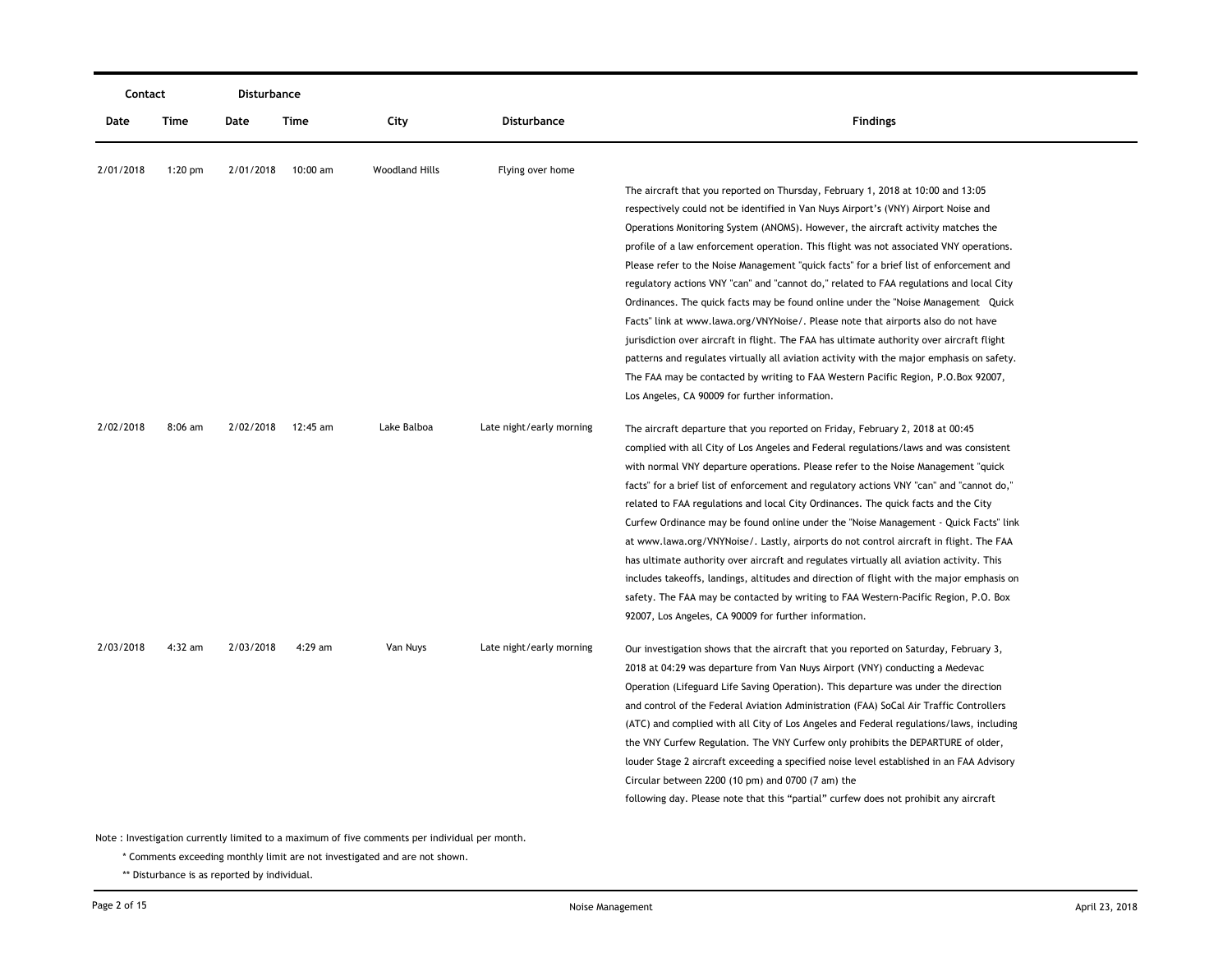|           | Contact   |           | <b>Disturbance</b> |          |                          |                                                                                                                                                                                                                                                                                                                                                                                                                                                                                                                                                                                                                                                                                                                                                                                                                                                                                                                                                                                                                                                                                                                                                                                                                                                                                                                                                                                                                                                                                                                                                                                                                                                                                                                                                                                                                                                                                                                                                                                                                                                                                                                                                                                                                                                                                                                                                                                                                                                                                                                                                                                                                                                                                                                                                                                                                                                                                                                                                 |
|-----------|-----------|-----------|--------------------|----------|--------------------------|-------------------------------------------------------------------------------------------------------------------------------------------------------------------------------------------------------------------------------------------------------------------------------------------------------------------------------------------------------------------------------------------------------------------------------------------------------------------------------------------------------------------------------------------------------------------------------------------------------------------------------------------------------------------------------------------------------------------------------------------------------------------------------------------------------------------------------------------------------------------------------------------------------------------------------------------------------------------------------------------------------------------------------------------------------------------------------------------------------------------------------------------------------------------------------------------------------------------------------------------------------------------------------------------------------------------------------------------------------------------------------------------------------------------------------------------------------------------------------------------------------------------------------------------------------------------------------------------------------------------------------------------------------------------------------------------------------------------------------------------------------------------------------------------------------------------------------------------------------------------------------------------------------------------------------------------------------------------------------------------------------------------------------------------------------------------------------------------------------------------------------------------------------------------------------------------------------------------------------------------------------------------------------------------------------------------------------------------------------------------------------------------------------------------------------------------------------------------------------------------------------------------------------------------------------------------------------------------------------------------------------------------------------------------------------------------------------------------------------------------------------------------------------------------------------------------------------------------------------------------------------------------------------------------------------------------------|
| Date      | Time      | Date      | <b>Time</b>        | City     | Disturbance              | <b>Findings</b>                                                                                                                                                                                                                                                                                                                                                                                                                                                                                                                                                                                                                                                                                                                                                                                                                                                                                                                                                                                                                                                                                                                                                                                                                                                                                                                                                                                                                                                                                                                                                                                                                                                                                                                                                                                                                                                                                                                                                                                                                                                                                                                                                                                                                                                                                                                                                                                                                                                                                                                                                                                                                                                                                                                                                                                                                                                                                                                                 |
| 2/03/2018 | $8:03$ am | 2/03/2018 | 4:30 am            | Van Nuys | Late night/early morning | from neither landing nor does it prohibit newer Stage 3 or Stage 4 aircraft from<br>departing VNY. Additionally, helicopters, medical life flights (as was the case in this<br>instance), military or other government owned/operated aircraft involved in law<br>enforcement, emergency response, fire or rescue operations are exempt from the<br>curfew. The full text of the Ordinance can be viewed on line at:<br>www.lawa.org/VNYNoise/ and clicking on "Documents," then selecting "Noise<br>Abatement and Curfew Regulation" in the blue box. Lastly, please refer to the VNY<br>Noise Management "quick facts" for a brief list of enforcement and regulatory actions<br>VNY "can" and "cannot do," related to FAA regulations and local City Ordinances. The<br>quick facts and the City Curfew Ordinance may be found online under the "Noise"<br>Management Quick Facts" link at www.lawa.org/VNYNoise/. Lastly, please note that<br>airports do not have jurisdiction on aircraft in flight. The Federal Aviation<br>Administration has ultimate authority over aircraft flight patterns and regulates<br>virtually all aviation activities. This includes altitudes and direction of flight with the<br>major emphasis on safety. Please contact the FAA by writing to FAA Western Pacific<br>Region, P.O. Box 92007, Los Angeles, CA 90009 for further information.<br>Our investigation shows that the aircraft that you reported on Saturday, February 3,<br>2018 at 04:30 was departure from Van Nuys Airport (VNY) conducting a Medevac<br>Operation (Lifeguard Life Saving Operation). This departure was under the direction<br>and control of the Federal Aviation Administration (FAA) SoCal Air Traffic Controllers<br>(ATC) and complied with all City of Los Angeles and Federal regulations/laws, including<br>the VNY Curfew Regulation. The VNY Curfew only prohibits the DEPARTURE of older,<br>louder Stage 2 aircraft exceeding a specified noise level established in an FAA Advisory<br>Circular between 2200 (10 pm) and 0700 (7 am) the<br>following day. Please note that this "partial" curfew does not prohibit any aircraft<br>from neither landing nor does it prohibit newer Stage 3 or Stage 4 aircraft from<br>departing VNY. Additionally, helicopters, medical life flights (as was the case in this<br>instance), military or other government owned/operated aircraft involved in law<br>enforcement, emergency response, fire or rescue operations are exempt from the<br>curfew. The full text of the Ordinance can be viewed on line at:<br>www.lawa.org/VNYNoise/ and clicking on "Documents," then selecting "Noise<br>Abatement and Curfew Regulation" in the blue box. Lastly, please refer to the VNY<br>Noise Management "quick facts" for a brief list of enforcement and regulatory actions<br>VNY "can" and "cannot do," related to FAA regulations and local City Ordinances. The |
|           |           |           |                    |          |                          | quick facts and the City Curfew Ordinance may be found online under the "Noise"                                                                                                                                                                                                                                                                                                                                                                                                                                                                                                                                                                                                                                                                                                                                                                                                                                                                                                                                                                                                                                                                                                                                                                                                                                                                                                                                                                                                                                                                                                                                                                                                                                                                                                                                                                                                                                                                                                                                                                                                                                                                                                                                                                                                                                                                                                                                                                                                                                                                                                                                                                                                                                                                                                                                                                                                                                                                 |

\* Comments exceeding monthly limit are not investigated and are not shown.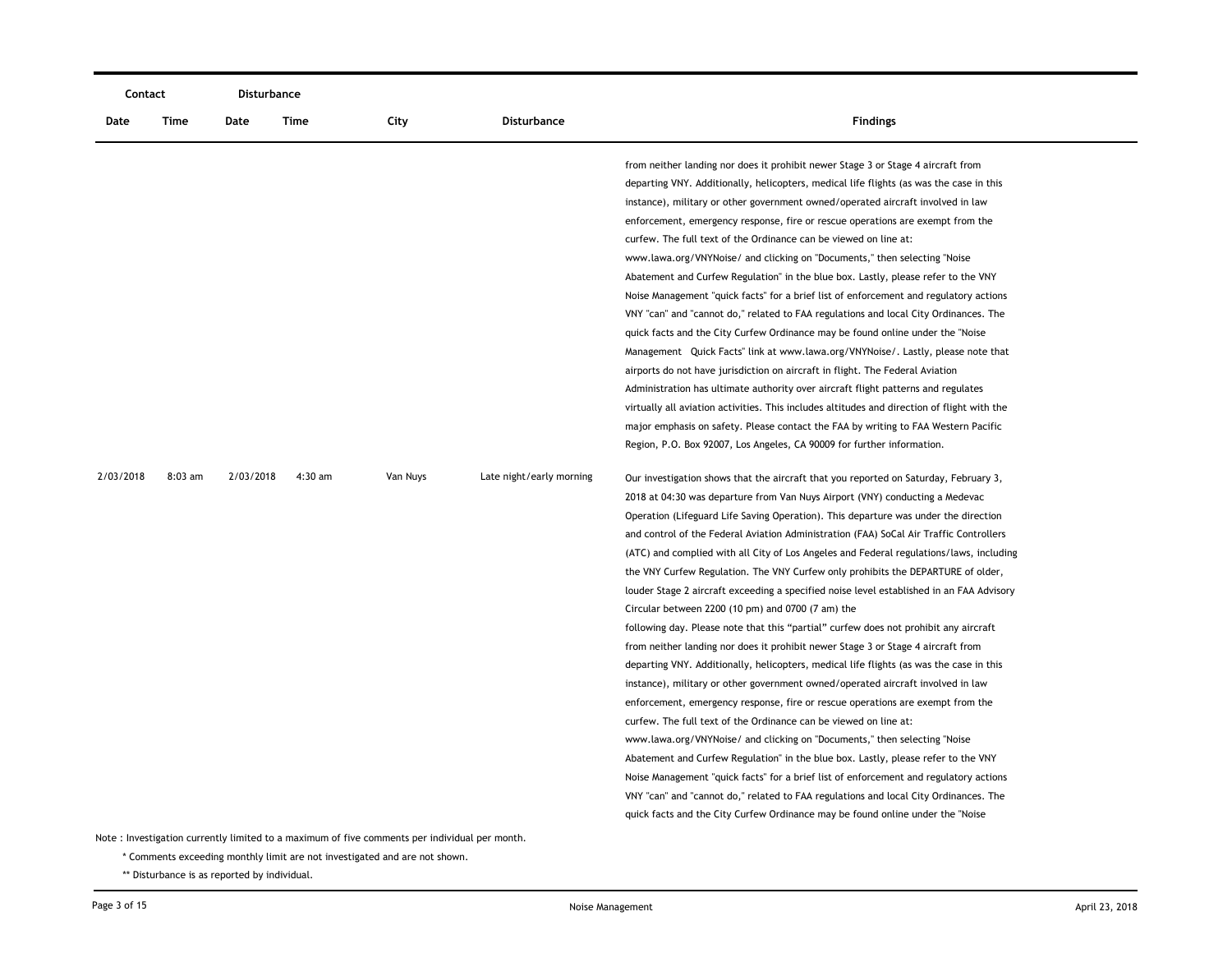| Contact   | Disturbance |           |           |                                                                                                                                                                              |                      |                                                                                                                                                                                                                                                                                                                                                                                                                                                                                                                                                                                                                                                                                                                                                                                                                                                                                                                                                                                                                                                                                                                                                                                                                                                                                                                                                                                                                                                                                                                                                                                                                                                                                                         |
|-----------|-------------|-----------|-----------|------------------------------------------------------------------------------------------------------------------------------------------------------------------------------|----------------------|---------------------------------------------------------------------------------------------------------------------------------------------------------------------------------------------------------------------------------------------------------------------------------------------------------------------------------------------------------------------------------------------------------------------------------------------------------------------------------------------------------------------------------------------------------------------------------------------------------------------------------------------------------------------------------------------------------------------------------------------------------------------------------------------------------------------------------------------------------------------------------------------------------------------------------------------------------------------------------------------------------------------------------------------------------------------------------------------------------------------------------------------------------------------------------------------------------------------------------------------------------------------------------------------------------------------------------------------------------------------------------------------------------------------------------------------------------------------------------------------------------------------------------------------------------------------------------------------------------------------------------------------------------------------------------------------------------|
| Date      | Time        | Date      | Time      | City                                                                                                                                                                         | Disturbance          | <b>Findings</b>                                                                                                                                                                                                                                                                                                                                                                                                                                                                                                                                                                                                                                                                                                                                                                                                                                                                                                                                                                                                                                                                                                                                                                                                                                                                                                                                                                                                                                                                                                                                                                                                                                                                                         |
| 2/03/2018 | $4:30$ pm   | 2/03/2018 | $4:30$ pm | Los Angeles                                                                                                                                                                  | Flying over home     | Management Quick Facts" link at www.lawa.org/VNYNoise/. Lastly, please note that<br>airports do not have jurisdiction on aircraft in flight. The Federal Aviation<br>Administration has ultimate authority over aircraft flight patterns and regulates<br>virtually all aviation activities. This includes altitudes and direction of flight with the<br>major emphasis on safety. Please contact the FAA by writing to FAA Western Pacific<br>Region, P.O. Box 92007, Los Angeles, CA 90009 for further information.<br>The helicopter you reported on Saturday, February 3, 2018 at 16:34 arrived to VNY<br>under the control and direction of Federal Aviation Administration (FAA) Air Traffic<br>Controllers (ATC) This arrival was consistent with VNY helicopter arrival procedures.<br>The aforementioned helicopter flew/circled over or near your residence at<br>approximately 760 feet Above Ground Level (AGL). Helicopters, in general do not have<br>altitude nor route restrictions outside an airport's area. Please note that airports do<br>not control nor have jurisdiction on aircraft in flight. The Federal Aviation<br>Administration (FAA) has ultimate authority over aircraft flight patterns and regulates<br>virtually all aviation activity. This includes takeoffs, landings, altitudes and direction of<br>flight with the major emphasis on safety. For future concerns regarding helicopter<br>operations, please also refer to the recently launched "Los Angeles Helicopter Noise<br>Initiative's Automated Complaint System" by the FAA. The intent of the system is to<br>obtain and analyze data to help identify patterns and trends in helicopter operations, |
| 2/04/2018 | $5:01$ pm   | 2/04/2018 | $4:33$ pm | North Hills                                                                                                                                                                  | Frequency of flights | improve the understanding of community reaction to helicopter noise, and inform<br>future efforts to develop and implement noise abatement measures. For more<br>information and to submit a complaint to the ACS, please go to<br>http://heli-noise-la.com/webtrak/. Lastly, please refer to the VNY Noise Management<br>"quick facts" for a brief list of enforcement and regulatory actions VNY "can" and<br>"cannot do," related to FAA regulations and local City Ordinances. The quick facts may<br>be found online under the "Noise Management - Quick Facts" link at<br>www.lawa.org/VNYNoise/. Please contact the FAA by writing to FAA Western-Pacific<br>Region, P.O. Box 92007, Los Angeles, CA 90009 for further information regarding<br>aviation matters.<br>The general concern regarding the number of aircraft operating at Van Nuys Airport<br>(VNY) as a result of the shorter runway configuration at Santa Monica Airport can not<br>be determined conclusively. While we expect some operations to shift to VNY, we do                                                                                                                                                                                                                                                                                                                                                                                                                                                                                                                                                                                                                                                           |
|           |             |           |           |                                                                                                                                                                              |                      | not have the information available to make an exact determination. Please note that<br>SMO is scheduled to remain operating until at least 2028. If you have further questions                                                                                                                                                                                                                                                                                                                                                                                                                                                                                                                                                                                                                                                                                                                                                                                                                                                                                                                                                                                                                                                                                                                                                                                                                                                                                                                                                                                                                                                                                                                          |
|           |             |           |           | Note : Investigation currently limited to a maximum of five comments per individual per month.<br>* Comments exceeding monthly limit are not investigated and are not shown. |                      |                                                                                                                                                                                                                                                                                                                                                                                                                                                                                                                                                                                                                                                                                                                                                                                                                                                                                                                                                                                                                                                                                                                                                                                                                                                                                                                                                                                                                                                                                                                                                                                                                                                                                                         |
|           |             |           |           |                                                                                                                                                                              |                      |                                                                                                                                                                                                                                                                                                                                                                                                                                                                                                                                                                                                                                                                                                                                                                                                                                                                                                                                                                                                                                                                                                                                                                                                                                                                                                                                                                                                                                                                                                                                                                                                                                                                                                         |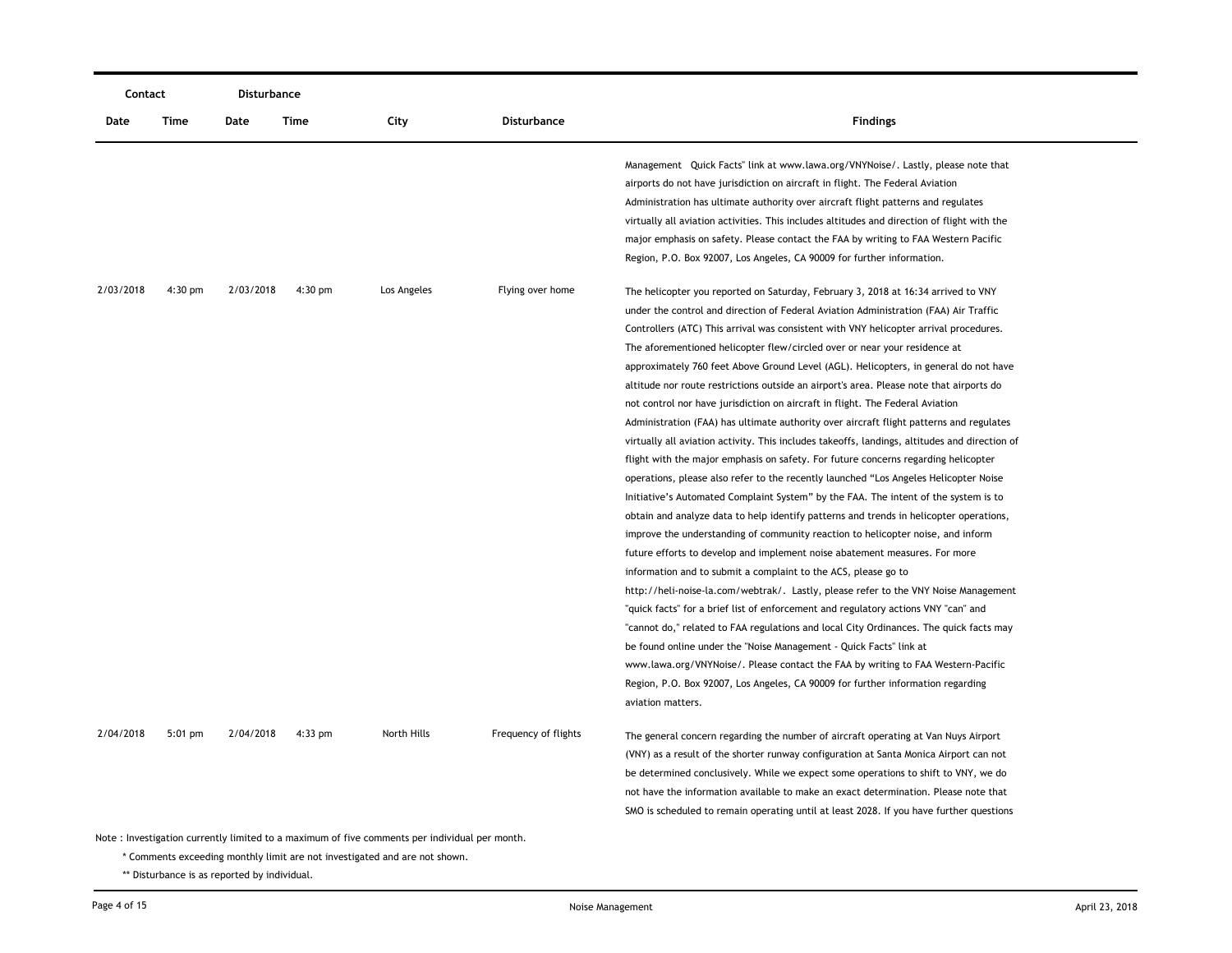| Contact   |           | Disturbance |           |             |                          |                                                                                                                                                                                                                                                                                                                                                                                                                                                                                                                                                                                                                                                                                                                                                                                                                                                                                                                                                                                                                                                                                                                                                                                                                                                                             |
|-----------|-----------|-------------|-----------|-------------|--------------------------|-----------------------------------------------------------------------------------------------------------------------------------------------------------------------------------------------------------------------------------------------------------------------------------------------------------------------------------------------------------------------------------------------------------------------------------------------------------------------------------------------------------------------------------------------------------------------------------------------------------------------------------------------------------------------------------------------------------------------------------------------------------------------------------------------------------------------------------------------------------------------------------------------------------------------------------------------------------------------------------------------------------------------------------------------------------------------------------------------------------------------------------------------------------------------------------------------------------------------------------------------------------------------------|
| Date      | Time      | Date        | Time      | City        | <b>Disturbance</b>       | <b>Findings</b>                                                                                                                                                                                                                                                                                                                                                                                                                                                                                                                                                                                                                                                                                                                                                                                                                                                                                                                                                                                                                                                                                                                                                                                                                                                             |
|           |           |             |           |             |                          | or concerns regarding SMO, please call their Noise Complaint/Information Hotline at<br>(310) 458-8692.                                                                                                                                                                                                                                                                                                                                                                                                                                                                                                                                                                                                                                                                                                                                                                                                                                                                                                                                                                                                                                                                                                                                                                      |
| 2/05/2018 | $1:36$ am | 2/05/2018   | $1:34$ am | Lake Balboa | Unusually loud           | The aircraft activity that you reported on Friday, February 5, 2018 at 01:34 complied<br>with all City of Los Angeles and Federal regulations/laws and was consistent with normal<br>VNY departure operations. There were three Gulfstream jet aircraft arrivals at the<br>approximate time that you called (01:36). The aircraft noise associated with the<br>landing was caused by reverse-thrust, which is employed by the flight crew to slow the<br>aircraft down safely. Local weather and atmospheric conditions can have an effect on<br>the aircraft noise that reaches the adjacent communities. Under poor weather<br>conditions, departure back-blast and arrival reverse-thrust noise can sometimes travel<br>further since the sounds associated with aircraft operations are amplified.<br>While we take your comments seriously and do our best to provide meaningful<br>information in our response letters, it'd be greatly appreciated if you could please<br>refrain from the use of profanity in expressing your concern(s). If the issue persists,<br>then staff may no longer provide written response to you when requested and will only<br>log and document your comments in the VNY Aircraft Noise Comments Report.                              |
| 2/05/2018 | $5:22$ am | 2/05/2018   | $5:20$ am | Van Nuys    | Late night/early morning | The aircraft you reported on Monday, February 5, 2018 at 05:20 was a Gulfstream G IV<br>that departed from VNY under the direction and control of the Federal Aviation<br>Administration (FAA) SoCal Departure Air Traffic Controllers (ATC). This departure was<br>consistent with normal VNY departure operations and procedures and was not in<br>violation of any federal or local city regulations. Additionally, airports do not have<br>jurisdictions over aircraft in flight, how frequently or where the FAA ATC may sequence<br>aircraft. The FAA has ultimate authority over aircraft flight patterns and regulates<br>virtually all aviation activity. Lastly, please refer to the VNY Noise Management "quick<br>facts" for a brief list of enforcement and regulatory actions VNY "can" and "cannot do,"<br>related to Federal Aviation Administration (FAA) regulations and local City Ordinances.<br>(The airport's ordinances are on the VNY Noise Webpage as well.) The quick facts may<br>be found online under the "Noise Management - Quick Facts" link at<br>www.lawa.org/VNYNoise/. Please contact the FAA by writing to FAA Western-Pacific<br>Region, P.O. Box 92007, Los Angeles, CA 90009 for further information regarding<br>aviation matters. |

While we take your comments seriously and do our best to provide meaningful

Note : Investigation currently limited to a maximum of five comments per individual per month.

\* Comments exceeding monthly limit are not investigated and are not shown.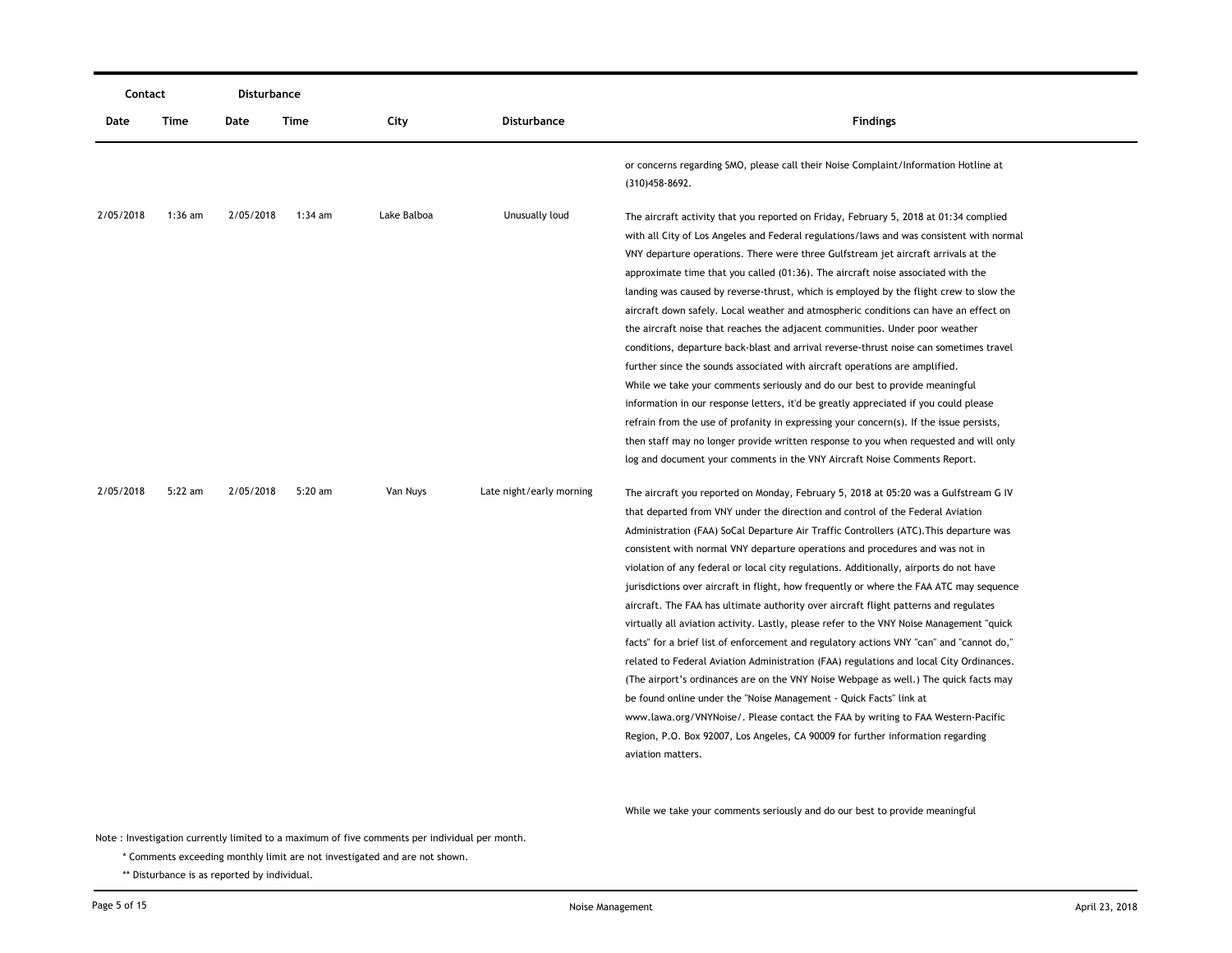| Contact   |           | Disturbance |           |                    |                      |                                                                                                                                                                                                                                                                                                                                                                                                                                                                                                                                                                                                                                                                                                                                                                                                                                                                                                                                                                                                                                                                                                                                                                                                                                                                                                                                               |
|-----------|-----------|-------------|-----------|--------------------|----------------------|-----------------------------------------------------------------------------------------------------------------------------------------------------------------------------------------------------------------------------------------------------------------------------------------------------------------------------------------------------------------------------------------------------------------------------------------------------------------------------------------------------------------------------------------------------------------------------------------------------------------------------------------------------------------------------------------------------------------------------------------------------------------------------------------------------------------------------------------------------------------------------------------------------------------------------------------------------------------------------------------------------------------------------------------------------------------------------------------------------------------------------------------------------------------------------------------------------------------------------------------------------------------------------------------------------------------------------------------------|
| Date      | Time      | Date        | Time      | City               | <b>Disturbance</b>   | <b>Findings</b>                                                                                                                                                                                                                                                                                                                                                                                                                                                                                                                                                                                                                                                                                                                                                                                                                                                                                                                                                                                                                                                                                                                                                                                                                                                                                                                               |
|           |           |             |           |                    |                      | information in our response letters, it'd be greatly appreciated if you could please<br>refrain from the use of profanity in expressing your concern(s). If the issue persists,<br>then staff may no longer provide written response to you when requested and will only<br>log and document your comments in the VNY Aircraft Noise Comments Report.                                                                                                                                                                                                                                                                                                                                                                                                                                                                                                                                                                                                                                                                                                                                                                                                                                                                                                                                                                                         |
| 2/05/2018 | 8:57 am   | 2/04/2018   | $8:51$ pm | <b>Studio City</b> | Flying over home     | The aircraft you reported on Sunday, February 4, 2018 at 20:51 was a Gulfstream G650<br>departure conducted under the control and direction of Federal Aviation<br>Administration (FAA) Air Traffic Controllers (ATC). This departure was consistent with<br>normal VNY departure procedures. The aircraft passed over your neighborhood at<br>approximately 6,151 feet Mean Sea Level (MSL). Please note that airports do not have<br>jurisdiction on aircraft in flight, including arrival and departure patterns at VNY. The<br>FAA has ultimate authority over aircraft flight patterns and regulates virtually all<br>aviation activity. This includes take offs, landings, altitudes and direction of flight with<br>the major emphasis on safety. Additionally, please refer to the VNY Noise Management<br>"quick facts" for a brief list of enforcement and regulatory actions VNY "can" and<br>"cannot do," related to FAA regulations and local City Ordinances. The quick facts may<br>be found online under the "Noise Management - Quick Facts" link at<br>www.lawa.org/VNYNoise/. Please contact the FAA by writing to FAA Western-Pacific<br>Region, P.O. Box 92007, Los Angeles, CA 90009 for further information regarding<br>aviation matters.                                                                             |
| 2/05/2018 | $1:45$ pm | 2/05/2018   | $3:00$ am | Lake Balboa        | Frequency of flights | The general complaint or concern that you referred to on Monday, February 5, 2018<br>regarding the frequency of aircraft activity that you hear is attributed to the<br>proximity of your residence to Van Nuys Airport (VNY). In addition, the volume jet<br>operations at VNY has been increasing slightly with the improving economy since<br>reaching a low in 2009, so compared to the past few years there may be more frequent<br>jet departures at night and in the early morning hours. The engine noise you hear may<br>be related to the use of Auxiliary Power Units (APU). The APU is used instead of<br>powering-up the aircraft's jet engines and their use is permitted at any time.<br>Personnel working on their aircraft use the APUs as a power source enabling them to<br>prepare for all aspects of the flight, including preflight checks and making the<br>necessary mechanical adjustments. Additionally, airports do not have jurisdictions<br>over aircraft in flight, how frequently or where the FAA ATC may sequence aircraft.<br>The FAA has ultimate authority over aircraft flight patterns and regulates virtually all<br>aviation activity. Lastly, please refer to the VNY Noise Management "quick facts" for a<br>brief list of enforcement and regulatory actions VNY "can" and "cannot do," related to |

\* Comments exceeding monthly limit are not investigated and are not shown.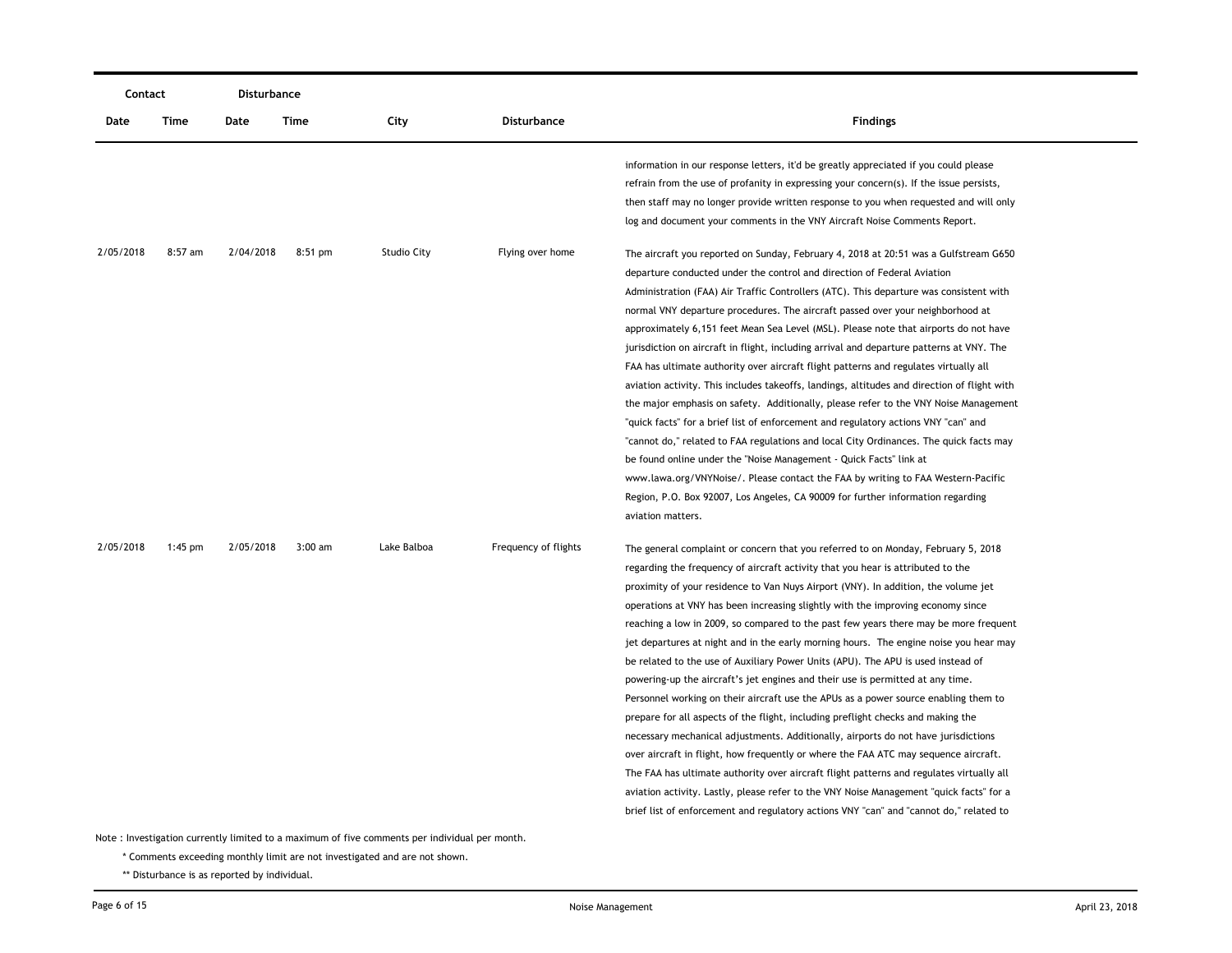|           | Contact                                                                                       |           | Disturbance        |             |                              |                                                                                                                                                                                                                                                                                                                                                                                                                                                                                                                                                                                                                                                                                                                                                                                                                                                                                                                                                                                                                                                                                                                                                                                                                                                                                                                                                                                                                                                                                                                                                                                                                                                                                                                                                                                                                                                             |  |  |
|-----------|-----------------------------------------------------------------------------------------------|-----------|--------------------|-------------|------------------------------|-------------------------------------------------------------------------------------------------------------------------------------------------------------------------------------------------------------------------------------------------------------------------------------------------------------------------------------------------------------------------------------------------------------------------------------------------------------------------------------------------------------------------------------------------------------------------------------------------------------------------------------------------------------------------------------------------------------------------------------------------------------------------------------------------------------------------------------------------------------------------------------------------------------------------------------------------------------------------------------------------------------------------------------------------------------------------------------------------------------------------------------------------------------------------------------------------------------------------------------------------------------------------------------------------------------------------------------------------------------------------------------------------------------------------------------------------------------------------------------------------------------------------------------------------------------------------------------------------------------------------------------------------------------------------------------------------------------------------------------------------------------------------------------------------------------------------------------------------------------|--|--|
| Date      | Time                                                                                          | Date      | Time               | City        | <b>Disturbance</b>           | <b>Findings</b>                                                                                                                                                                                                                                                                                                                                                                                                                                                                                                                                                                                                                                                                                                                                                                                                                                                                                                                                                                                                                                                                                                                                                                                                                                                                                                                                                                                                                                                                                                                                                                                                                                                                                                                                                                                                                                             |  |  |
|           |                                                                                               |           |                    |             |                              | Federal Aviation Administration (FAA) regulations and local City Ordinances. (The<br>airport's ordinances are on the VNY Noise Webpage as well.) The quick facts may be<br>found online under the "Noise Management - Quick Facts" link at<br>www.lawa.org/VNYNoise/. Please contact the FAA by writing to FAA Western-Pacific<br>Region, P.O. Box 92007, Los Angeles, CA 90009 for further information regarding<br>aviation matters.                                                                                                                                                                                                                                                                                                                                                                                                                                                                                                                                                                                                                                                                                                                                                                                                                                                                                                                                                                                                                                                                                                                                                                                                                                                                                                                                                                                                                      |  |  |
| 2/07/2018 | $3:40$ am                                                                                     | 2/07/2018 | $2:04$ am          | Lake Balboa | Sustained noise (>5 minutes) | The aircraft activity you reported in the early morning hours of Wednesday, February<br>7, 2018 complied with all City of Los Angeles and Federal regulations/laws, including the<br>VNY Curfew Regulation. The VNY Curfew only prohibits the DEPARTURE of older, louder<br>Stage 2 aircraft exceeding a specified noise level established in an FAA Advisory<br>Circular between 2200 (10 pm) and 0700 (7 am) the following day. Please note that this<br>"partial" curfew does not prohibit any aircraft from neither landing nor does it<br>prohibit newer Stage 3 or Stage 4 aircraft from departing VNY. Additionally,<br>helicopters, medical life flights, military or other government owned/operated aircraft<br>involved in law enforcement, emergency response, fire or rescue operations are<br>exempt from the curfew. The full text of the Ordinance can be viewed on line at:<br>www.lawa.org/VNYNoise/ and clicking on "Documents," then selecting "Noise<br>Abatement and Curfew Regulation" in the blue box. Lastly, please refer to the VNY<br>Noise Management "quick facts" for a brief list of enforcement and regulatory actions<br>VNY "can" and "cannot do," related to FAA regulations and local City Ordinances. The<br>quick facts and the City Curfew Ordinance may be found online under the "Noise"<br>Management Quick Facts" link at www.lawa.org/VNYNoise/. Lastly, please note that<br>airports do not have jurisdiction on aircraft in flight. The Federal Aviation<br>Administration has ultimate authority over aircraft flight patterns and regulates<br>virtually all aviation activities. This includes altitudes and direction of flight with the<br>major emphasis on safety. Please contact the FAA by writing to FAA Western Pacific<br>Region, P.O. Box 92007, Los Angeles, CA 90009 for further information. |  |  |
| 2/07/2018 | $10:09$ pm                                                                                    | 2/07/2018 | $10:08 \text{ pm}$ | Van Nuys    | Late night/early morning     | The aircraft activity you reported in the early morning hours of Wednesday, February<br>7, 2018 complied with all City of Los Angeles and Federal regulations/laws, including the<br>VNY Curfew Regulation. The VNY Curfew only prohibits the DEPARTURE of older, louder<br>Stage 2 aircraft exceeding a specified noise level established in an FAA Advisory<br>Circular between 2200 (10 pm) and 0700 (7 am) the following day. Please note that this<br>"partial" curfew does not prohibit any aircraft from neither landing nor does it<br>prohibit newer Stage 3 or Stage 4 aircraft from departing VNY. Additionally,                                                                                                                                                                                                                                                                                                                                                                                                                                                                                                                                                                                                                                                                                                                                                                                                                                                                                                                                                                                                                                                                                                                                                                                                                                 |  |  |
|           | Note: Investigation currently limited to a maximum of five comments per individual per month. |           |                    |             |                              |                                                                                                                                                                                                                                                                                                                                                                                                                                                                                                                                                                                                                                                                                                                                                                                                                                                                                                                                                                                                                                                                                                                                                                                                                                                                                                                                                                                                                                                                                                                                                                                                                                                                                                                                                                                                                                                             |  |  |

\* Comments exceeding monthly limit are not investigated and are not shown.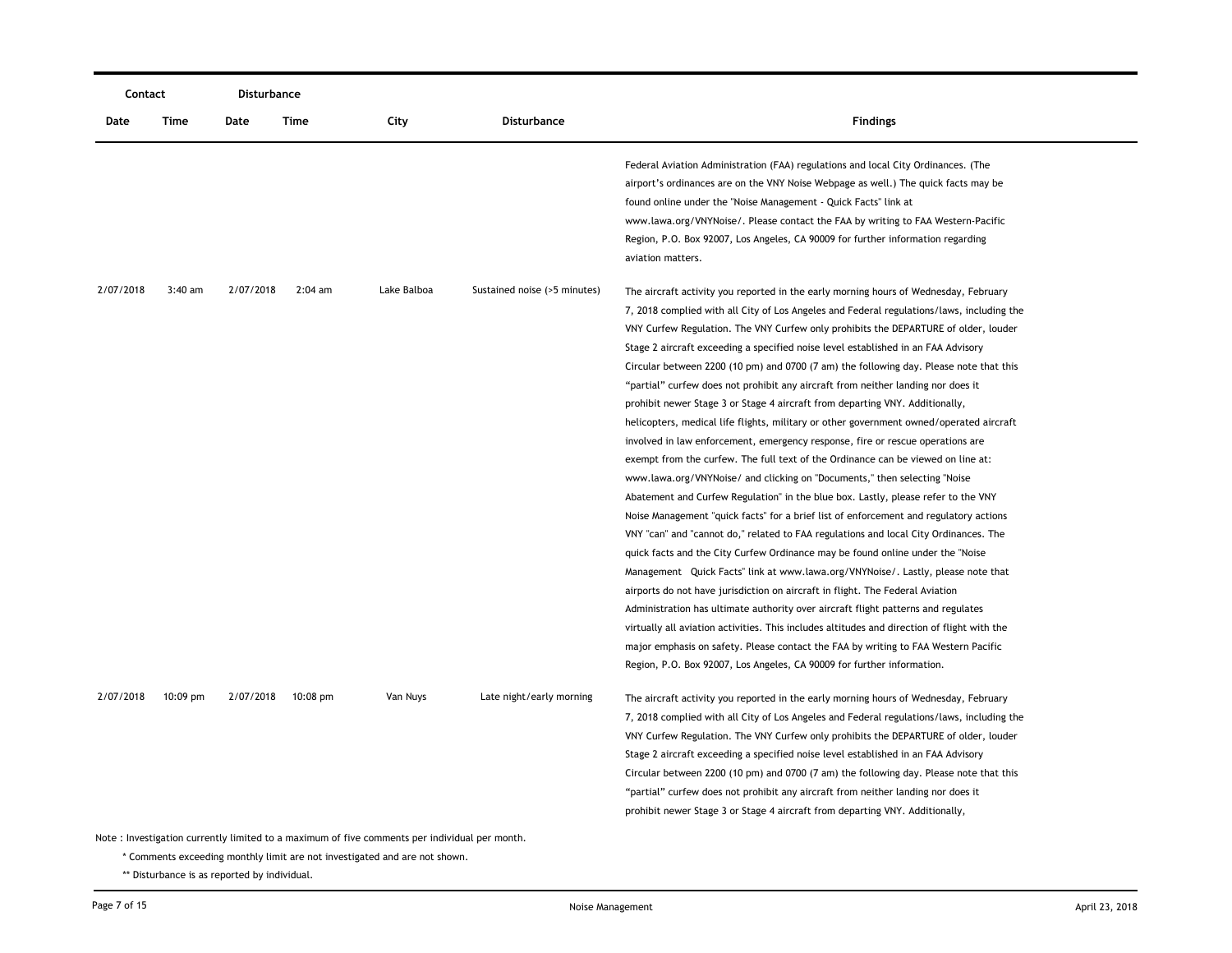| Contact   |          | <b>Disturbance</b> |            |              |                    |                                                                                                                                                                                                                                                                                                                                                                                                                                                                                                                                                                                                                                                                                                                                                                                                                                                                                                                                                                                                                                                                                                                                                                                                                                                                                                                                                                                                                                                                                                                                               |
|-----------|----------|--------------------|------------|--------------|--------------------|-----------------------------------------------------------------------------------------------------------------------------------------------------------------------------------------------------------------------------------------------------------------------------------------------------------------------------------------------------------------------------------------------------------------------------------------------------------------------------------------------------------------------------------------------------------------------------------------------------------------------------------------------------------------------------------------------------------------------------------------------------------------------------------------------------------------------------------------------------------------------------------------------------------------------------------------------------------------------------------------------------------------------------------------------------------------------------------------------------------------------------------------------------------------------------------------------------------------------------------------------------------------------------------------------------------------------------------------------------------------------------------------------------------------------------------------------------------------------------------------------------------------------------------------------|
| Date      | Time     | Date               | Time       | City         | <b>Disturbance</b> | <b>Findings</b>                                                                                                                                                                                                                                                                                                                                                                                                                                                                                                                                                                                                                                                                                                                                                                                                                                                                                                                                                                                                                                                                                                                                                                                                                                                                                                                                                                                                                                                                                                                               |
|           |          |                    |            |              |                    | helicopters, medical life flights, military or other government owned/operated aircraft<br>involved in law enforcement, emergency response, fire or rescue operations are<br>exempt from the curfew. The full text of the Ordinance can be viewed on line at:<br>www.lawa.org/VNYNoise/ and clicking on "Documents," then selecting "Noise<br>Abatement and Curfew Regulation" in the blue box. Lastly, please refer to the VNY<br>Noise Management "quick facts" for a brief list of enforcement and regulatory actions<br>VNY "can" and "cannot do," related to FAA regulations and local City Ordinances. The<br>quick facts and the City Curfew Ordinance may be found online under the "Noise"<br>Management Quick Facts" link at www.lawa.org/VNYNoise/. Lastly, please note that<br>airports do not have jurisdiction on aircraft in flight. The Federal Aviation<br>Administration has ultimate authority over aircraft flight patterns and regulates<br>virtually all aviation activities. This includes altitudes and direction of flight with the<br>major emphasis on safety. Please contact the FAA by writing to FAA Western Pacific<br>Region, P.O. Box 92007, Los Angeles, CA 90009 for further information.                                                                                                                                                                                                                                                                                                                  |
| 2/08/2018 | 10:59 pm | 2/08/2018          | $10:55$ pm | Sherman Oaks | Unusually loud     | The aircraft noise you reported on Thursday, February 8, 2018 at 22:55 was<br>associated Gulfstream G-III departure from Van Nuys Airport (VNY) runway 16R under<br>the control and direction of the Federal Aviation Administration (FAA) SoCal Air Traffic<br>Controllers (ATC). ATC directed the pilot to climb and maintain 19,000 feet Mean Sea<br>Level (MSL) and turn to a 320 degree heading which placed the aircraft over your<br>neighborhood in a full-power climbing turn. Nevertheless, the aircraft complied with all<br>City of Los Angeles and Federal regulations/laws and was consistent with normal VNY<br>departure operations. Please note that airports do not have jurisdiction on aircraft in<br>flight. Arrival and departure patterns at VNY are not within our jurisdiction. The FAA<br>has ultimate authority over aircraft flight patterns and regulates virtually all aviation<br>activity. This includes takeoffs, landings, altitudes and direction of flight with the<br>major emphasis on safety. Additionally, please refer to the VNY Noise Management<br>"quick facts" for a brief list of enforcement and regulatory actions VNY "can" and<br>"cannot do," related to FAA regulations and local City Ordinances. The quick facts may<br>be found online under the "Noise Management - Quick Facts" link at<br>www.lawa.org/VNYNoise/. Please contact the FAA by writing to FAA Western-Pacific<br>Region, P.O. Box 92007, Los Angeles, CA 90009 for further information regarding<br>aviation matters. |

\* Comments exceeding monthly limit are not investigated and are not shown.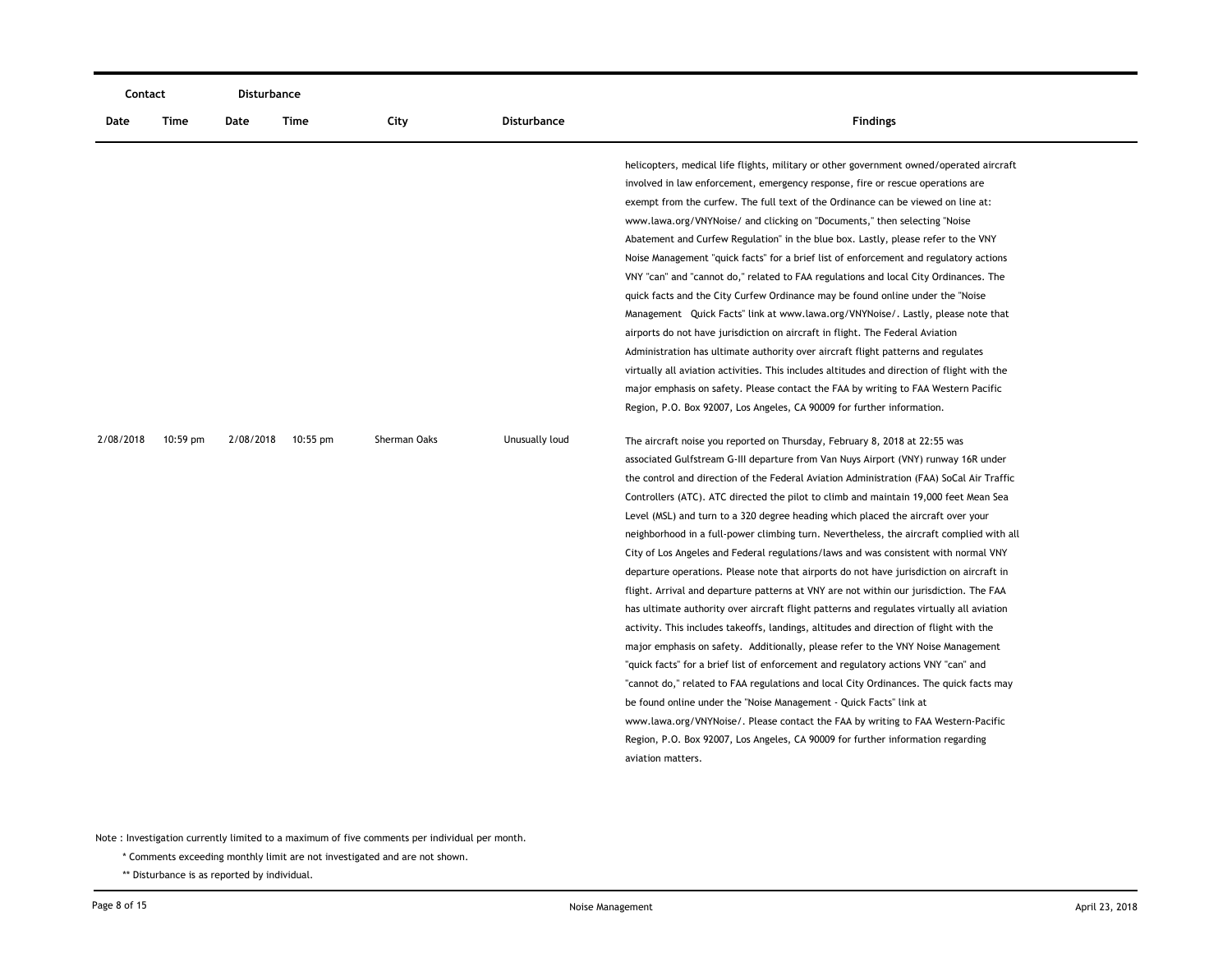| Contact   |            | Disturbance |                    |          |                              |                                                                                                                                                                                                                                                                                                                                                                                                                                                                                                                                                                                                                                                                                                                                                                                                                                                                                                                                                                                                                                                                                                                                                                                                                                                                                                                                                                                                                                                                                                                                                                                               |
|-----------|------------|-------------|--------------------|----------|------------------------------|-----------------------------------------------------------------------------------------------------------------------------------------------------------------------------------------------------------------------------------------------------------------------------------------------------------------------------------------------------------------------------------------------------------------------------------------------------------------------------------------------------------------------------------------------------------------------------------------------------------------------------------------------------------------------------------------------------------------------------------------------------------------------------------------------------------------------------------------------------------------------------------------------------------------------------------------------------------------------------------------------------------------------------------------------------------------------------------------------------------------------------------------------------------------------------------------------------------------------------------------------------------------------------------------------------------------------------------------------------------------------------------------------------------------------------------------------------------------------------------------------------------------------------------------------------------------------------------------------|
| Date      | Time       | Date        | Time               | City     | <b>Disturbance</b>           | <b>Findings</b>                                                                                                                                                                                                                                                                                                                                                                                                                                                                                                                                                                                                                                                                                                                                                                                                                                                                                                                                                                                                                                                                                                                                                                                                                                                                                                                                                                                                                                                                                                                                                                               |
| 2/09/2018 | $10:30$ pm | 2/09/2018   | 10:29 pm           | Van Nuys | Late night/early morning     | The aircraft you reported on Friday, March 9, 2018 at 22:29 was a Southwest Airlines<br>Boeing B737 that arrived to Hollywood-Burbank Airport (BUR) and was not associated<br>with Van Nuys Airport (VNY) operations. Please contact the BUR hotline at (800)<br>441-0409 for further information regarding this flight. Please note that airports do not<br>control aircraft in flight. The FAA has ultimate authority over aircraft and regulates<br>virtually all aviation activity. This includes takeoffs, landings, altitudes and direction of<br>flight with the major emphasis on safety. The FAA may be contacted by writing to FAA<br>Western Pacific Region, P.O. Box 92007, Los Angeles, CA 90009 for further information.                                                                                                                                                                                                                                                                                                                                                                                                                                                                                                                                                                                                                                                                                                                                                                                                                                                        |
| 2/10/2018 | $4:19$ pm  | 2/10/2018   | $4:15$ pm          | Van Nuys | Sustained noise (>5 minutes) | The ground noise you reported taking place at $16:15$ ( $+/-30$ minutes) on Saturday,<br>February 10, 2018 could not be identified from the resources available staff. The "loud<br>screeching/swooshing motor" noise may be unrelated to Van Nuys Airport (VNY)<br>operations. Please refer to the VNY Noise Management "quick facts" for a brief list of<br>enforcement and regulatory actions VNY "can" and "cannot do," related to FAA<br>regulations and local City Ordinances. The quick facts may be found online under the<br>"Noise Management - Quick Facts" link at www.lawa.org/VNYNoise/.                                                                                                                                                                                                                                                                                                                                                                                                                                                                                                                                                                                                                                                                                                                                                                                                                                                                                                                                                                                        |
| 2/11/2018 | 12:00 am   |             | 2/10/2018 11:58 pm | Van Nuys | Late night/early morning     | The aircraft departure that you reported on Saturday, February 10, 2018 at 23:58<br>complied with all City of Los Angeles and Federal regulations/laws, including the Van<br>Nuys Airport (VNY) Curfew Regulation. The VNY Curfew only prohibits the DEPARTURE<br>of older, louder Stage 2 aircraft exceeding a specified noise level established in a<br>Federal Aviation Administration (FAA) Advisory Circular between 2200 (10 pm) and 0700<br>(7 am) the following day. Please note that this "partial" curfew does not prohibit any<br>aircraft from neither landing nor does it prohibit newer Stage 3 or Stage 4 aircraft<br>from departing VNY. Additionally, helicopters, medical life flights, military or other<br>government owned/operated aircraft involved in law enforcement, emergency<br>response, fire or rescue operations are exempt from the curfew. The full text of the<br>Ordinance can be viewed on line at: www.lawa.org/VNYNoise/ and clicking on<br>"Documents," then selecting "Noise Abatement and Curfew Regulation" in the blue box.<br>Lastly, please refer to the VNY Noise Management "quick facts" for a brief list of<br>enforcement and regulatory actions VNY "can" and "cannot do," related to FAA<br>regulations and local City Ordinances. The quick facts and the City Curfew Ordinance<br>may be found online under the "Noise Management Quick Facts" link at<br>www.lawa.org/VNYNoise/. Lastly, please note that airports do not have jurisdiction on<br>aircraft in flight. The FAA has ultimate authority over aircraft flight patterns and |

\* Comments exceeding monthly limit are not investigated and are not shown.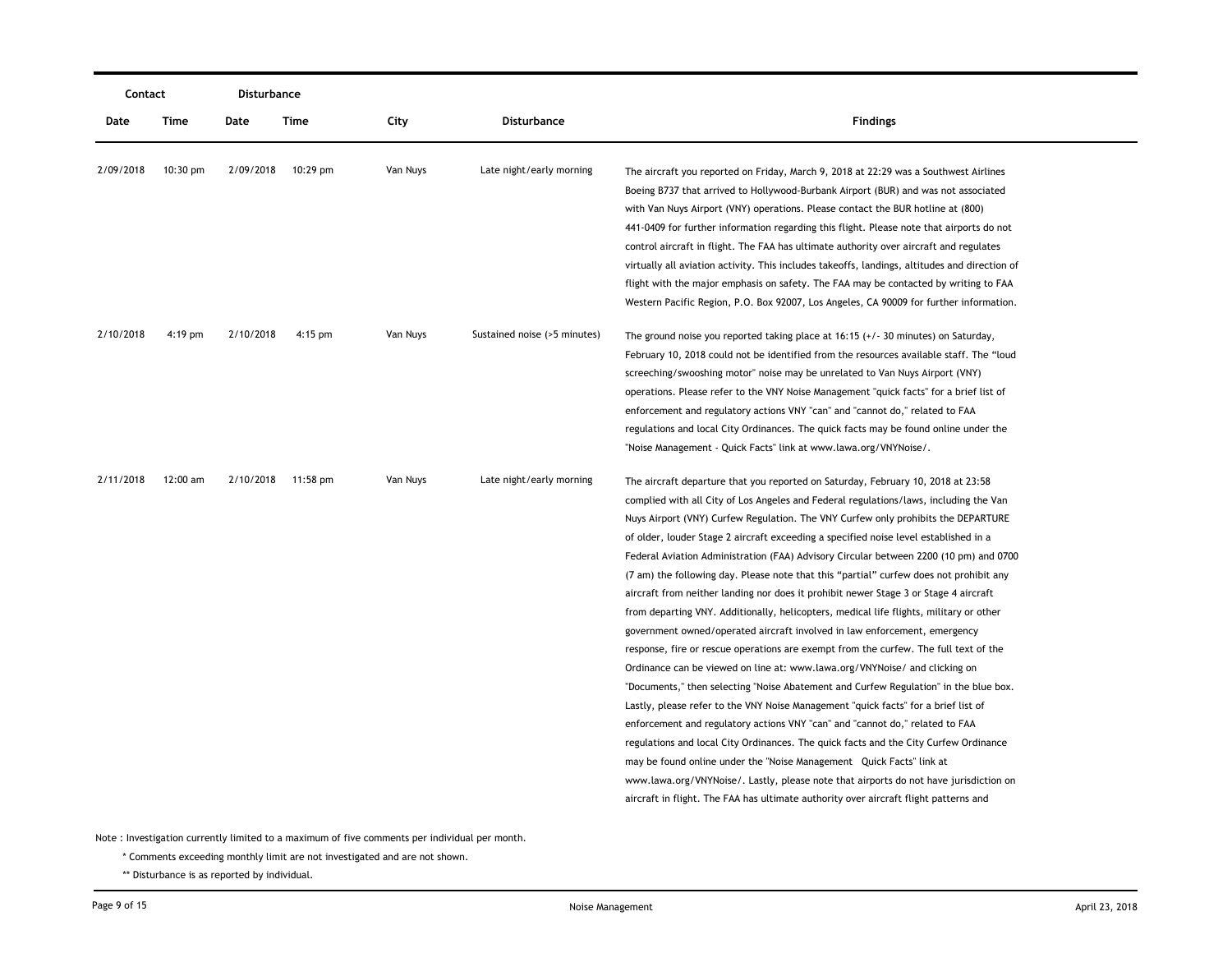|           | Contact  |           | <b>Disturbance</b> |             |                          |                                                                                                                                                                                                                                                                                                                                                                                                                                                                                                                                                                                                                                                                                                                                                                                                                                                                                                                                        |
|-----------|----------|-----------|--------------------|-------------|--------------------------|----------------------------------------------------------------------------------------------------------------------------------------------------------------------------------------------------------------------------------------------------------------------------------------------------------------------------------------------------------------------------------------------------------------------------------------------------------------------------------------------------------------------------------------------------------------------------------------------------------------------------------------------------------------------------------------------------------------------------------------------------------------------------------------------------------------------------------------------------------------------------------------------------------------------------------------|
| Date      | Time     | Date      | Time               | City        | Disturbance              | <b>Findings</b>                                                                                                                                                                                                                                                                                                                                                                                                                                                                                                                                                                                                                                                                                                                                                                                                                                                                                                                        |
|           |          |           |                    |             |                          | regulates virtually all aviation activities. This includes altitudes and direction of flight<br>with the major emphasis on safety. Please contact the FAA by writing to FAA Western<br>Pacific Region, P.O. Box 92007, Los Angeles, CA 90009 for further information.                                                                                                                                                                                                                                                                                                                                                                                                                                                                                                                                                                                                                                                                  |
| 2/11/2018 | 9:47 pm  | 2/11/2018 | $9:46$ pm          | Van Nuys    | Late night/early morning |                                                                                                                                                                                                                                                                                                                                                                                                                                                                                                                                                                                                                                                                                                                                                                                                                                                                                                                                        |
|           |          |           |                    |             |                          | The aircraft that you reported on Sunday, February 11, 2018 at 21:46 were overflights<br>of Southwest Airlines Boeing 737s that landed at Hollywood-Burbank Airport (BUR). The<br>aircraft in question flew over your complex at approximately 21:46 at an altitude of<br>approximately 2,218 feet Above Ground Level (AGL) as measured by VNY's Noise<br>Monitoring and Reporting System (ANOMS). This aircraft was not associated with VNY<br>operations. Please contact the BUR Hotline at (800) 441-0409 for further information<br>regarding these flights. Additionally, there were three (3) business jet arrivals and (1)<br>departure at VNY that occured within sixty minutes $(+/- 30$ minutes) of the BUR<br>arrivals noted. However, the aforementioned VNY operations all complied with all City<br>of Los Angeles and Federal regulations/laws and were consistent with normal VNY<br>arrival and departure operations. |
| 2/12/2018 | 4:56 pm  | 2/12/2018 | $4:24$ pm          | North Hills | Frequency of flights     | Concerns regarding air quality issues should be addressed to the South Coast Air<br>Quality Management District by writing to SCAQMD Headquarters, 21865 Copley Drive,<br>Diamond Bar, CA 91765. Lastly, please refer to the VNY Noise Management "quick"<br>facts" for a brief list of enforcement and regulatory actions VNY "can" and "cannot do,"<br>related to FAA regulations and local City Ordinances. The quick facts may be found<br>online under the "Noise Management - Quick Facts" link at www.lawa.org/VNYNoise/.<br>Please contact the FAA by writing to FAA Western-Pacific Region, P.O. Box 92007, Los<br>Angeles, CA 90009 for further information regarding aviation matters.                                                                                                                                                                                                                                      |
| 2/14/2018 | 10:53 pm |           | 2/14/2018 10:52 pm | Van Nuys    | Late night/early morning | The VNY Curfew (a partial curfew) only prohibits the DEPARTURE of older, louder Stage<br>2 aircraft exceeding a specified noise level established in an FAA Advisory Circular<br>between 2200 (10 pm) and 0700 (7 am) the<br>following day. Please note that this "partial" curfew does not prohibit any aircraft<br>from neither landing nor does it prohibit newer Stage 3 or Stage 4 aircraft from<br>departing VNY. Additionally, helicopters, medical life flights, military or other<br>government owned/operated aircraft involved in law enforcement, emergency<br>response, fire or rescue operations are exempt from the curfew. The full text of the<br>Ordinance can be viewed on line at: www.lawa.org/VNYNoise/ and clicking on<br>"Documents," then selecting "Noise Abatement and Curfew Regulation" in the blue box.                                                                                                  |

\* Comments exceeding monthly limit are not investigated and are not shown.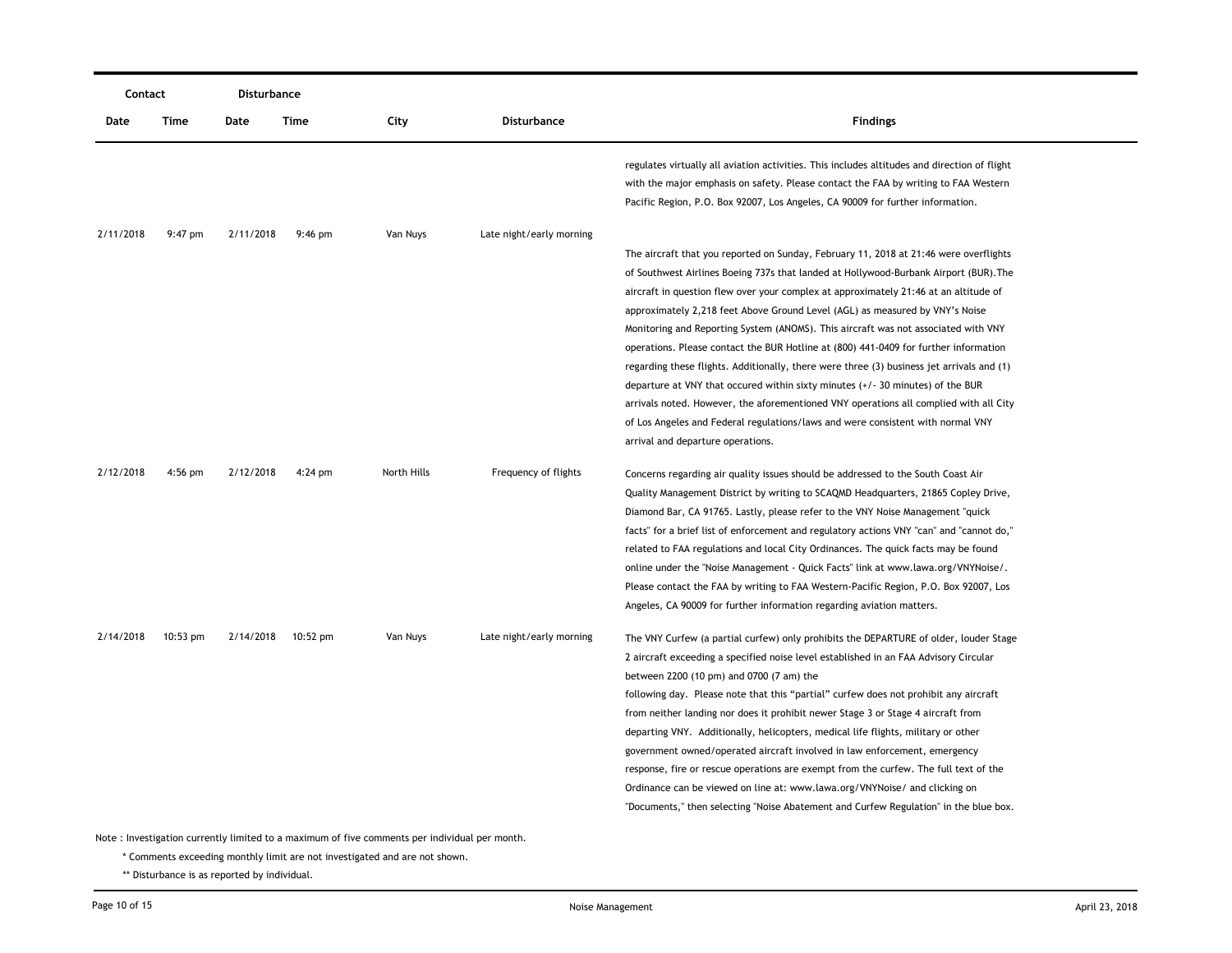|           | Contact   |           | Disturbance |                                        |                          |                                                                                                                                                                                                                                                                                                                                                                                                                                                                                                                                                                                                                                                                                                                                                                                                                                                                                                                                                                                                                                                                                                                                                                      |
|-----------|-----------|-----------|-------------|----------------------------------------|--------------------------|----------------------------------------------------------------------------------------------------------------------------------------------------------------------------------------------------------------------------------------------------------------------------------------------------------------------------------------------------------------------------------------------------------------------------------------------------------------------------------------------------------------------------------------------------------------------------------------------------------------------------------------------------------------------------------------------------------------------------------------------------------------------------------------------------------------------------------------------------------------------------------------------------------------------------------------------------------------------------------------------------------------------------------------------------------------------------------------------------------------------------------------------------------------------|
| Date      | Time      | Date      | Time        | City                                   | Disturbance              | <b>Findings</b>                                                                                                                                                                                                                                                                                                                                                                                                                                                                                                                                                                                                                                                                                                                                                                                                                                                                                                                                                                                                                                                                                                                                                      |
|           |           |           |             |                                        |                          | Lastly, please refer to the VNY Noise Management "quick facts" for a brief list of<br>enforcement and regulatory actions VNY "can" and "cannot do," related to FAA<br>regulations and local City Ordinances. The quick facts and the City Curfew Ordinance<br>may be found online under the "Noise Management Quick Facts" link at<br>www.lawa.org/VNYNoise/. Lastly, please note that airports do not have jurisdiction on<br>aircraft in flight. The Federal Aviation Administration has ultimate authority over<br>aircraft flight patterns and regulates virtually all aviation activities. This includes<br>altitudes and direction of flight with the major emphasis on safety. Please contact the<br>FAA by writing to FAA Western Pacific Region, P.O. Box 92007, Los Angeles, CA 90009<br>for further information.                                                                                                                                                                                                                                                                                                                                          |
| 2/15/2018 | $1:43$ am | 2/15/2018 | $1:32$ am   | Sherman Oaks                           | Unusually loud           | The aircraft departure that you reported on Thursday, February 15, 2018 at 01:32 was<br>under the direction and control of Federal Aviation Administration (FAA) Air Traffic<br>Control (ATC) and complied with all City of Los Angeles and Federal regulations/laws.<br>SoCal ATC directed the pilot to climb and maintain 9,000 feet Mean Sea Level (MSL) as<br>the aircraft flew over your neighborhood. Please refer to the Noise Management "quick<br>facts" for a brief list of enforcement and regulatory actions VNY "can" and "cannot do,"<br>related to FAA regulations and local City Ordinances. The quick facts and the City<br>Curfew Ordinance may be found online under the "Noise Management - Quick Facts" link<br>at www.lawa.org/VNYNoise/. Lastly, airports do not control aircraft in flight. The FAA<br>has ultimate authority over aircraft and regulates virtually all aviation activity. This<br>includes takeoffs, landings, altitudes and direction of flight with the major emphasis on<br>safety. The FAA may be contacted by writing to FAA Western-Pacific Region, P.O. Box<br>92007, Los Angeles, CA 90009 for further information. |
| 2/15/2018 | $3:38$ am | 2/15/2018 | $1:35$ am   | Van Nuys<br>مربوب المرباد فريقاء مرفان | Late night/early morning | We are sorry to hear of the technical difficulties you encountered with WebTrak in the<br>early morning hours of February 15, 2018. We are uncertain of the exact cause of the<br>issue but can confirm that the operations in question are available now in "Historical"<br>replay mode, as are current "real-time" flight tracks with the noted 60 minute delay<br>needed for system processing. Specifically, the aircraft activities you reported on<br>Thursday, February 15, 2018 were found to be a Beechjet (BE40) departure at<br>approximately 01:30, a Twin Cessna C402 arrival at approximately 01:44 that departed<br>again at approximately 02:27, and a Gulfstream G-IVSP (GLF4) arrival at approximately<br>03:10. The aforementioned flight operations complied with all City of Los Angeles and<br>Federal regulations/laws and were consistent with normal VNY departure operations.<br>Please refer to the Noise Management "quick facts" for a brief list of enforcement and                                                                                                                                                                    |

\* Comments exceeding monthly limit are not investigated and are not shown.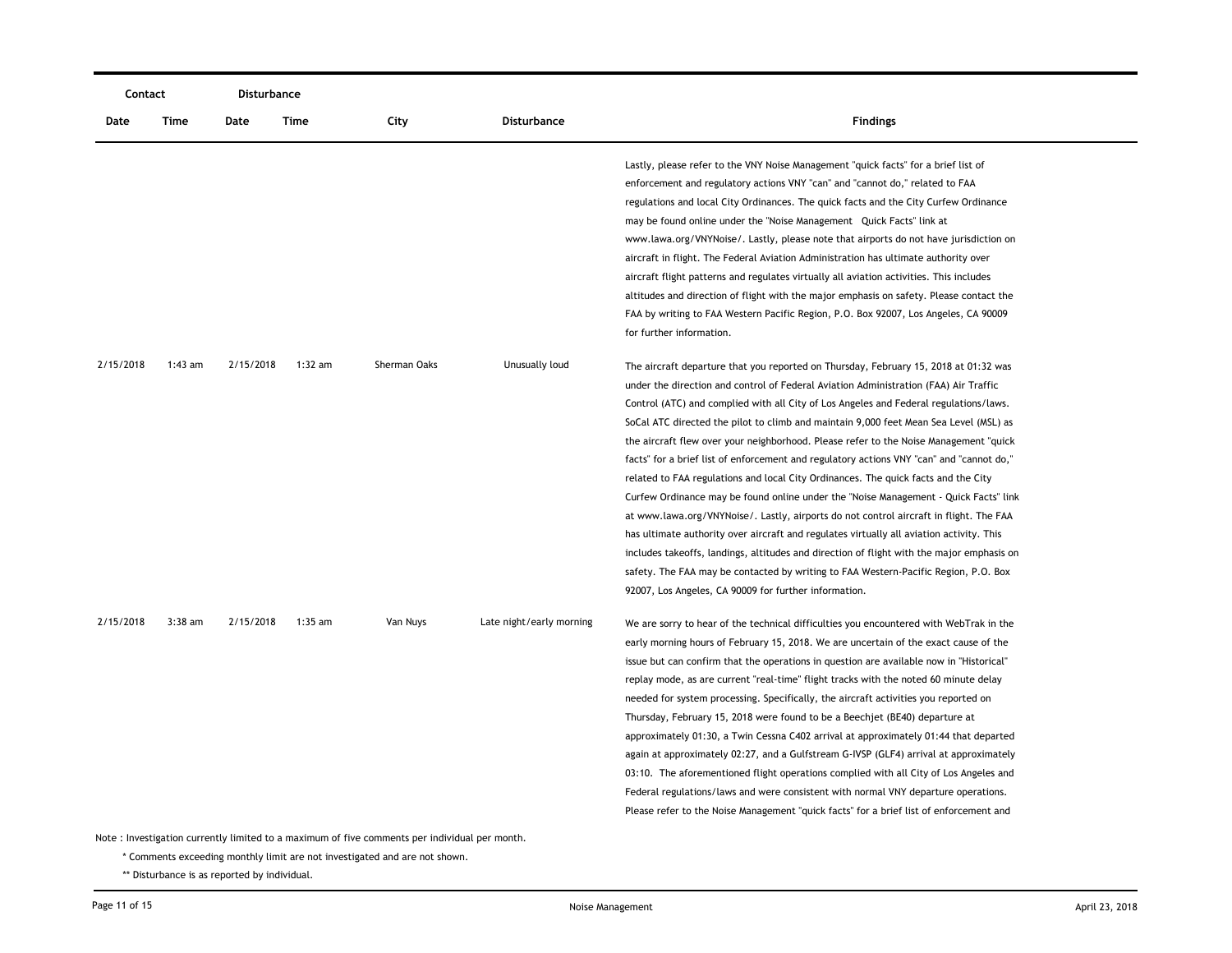| Contact   |           | Disturbance |           |          |                          |                                                                                                                                                                                                                                                                                                                                                                                                                                                                                                                                                                                                                                                                                                                                                                                                                                                                                                                                                                                                                                                                                                                                                                                                                                                                                                                                                                                                                                                                                                                                                                                                                                                                                                                                                                                                                                                                                                                                                                                                                                                                                                                                          |
|-----------|-----------|-------------|-----------|----------|--------------------------|------------------------------------------------------------------------------------------------------------------------------------------------------------------------------------------------------------------------------------------------------------------------------------------------------------------------------------------------------------------------------------------------------------------------------------------------------------------------------------------------------------------------------------------------------------------------------------------------------------------------------------------------------------------------------------------------------------------------------------------------------------------------------------------------------------------------------------------------------------------------------------------------------------------------------------------------------------------------------------------------------------------------------------------------------------------------------------------------------------------------------------------------------------------------------------------------------------------------------------------------------------------------------------------------------------------------------------------------------------------------------------------------------------------------------------------------------------------------------------------------------------------------------------------------------------------------------------------------------------------------------------------------------------------------------------------------------------------------------------------------------------------------------------------------------------------------------------------------------------------------------------------------------------------------------------------------------------------------------------------------------------------------------------------------------------------------------------------------------------------------------------------|
| Date      | Time      | Date        | Time      | City     | Disturbance              | <b>Findings</b>                                                                                                                                                                                                                                                                                                                                                                                                                                                                                                                                                                                                                                                                                                                                                                                                                                                                                                                                                                                                                                                                                                                                                                                                                                                                                                                                                                                                                                                                                                                                                                                                                                                                                                                                                                                                                                                                                                                                                                                                                                                                                                                          |
|           |           |             |           |          |                          | regulatory actions VNY "can" and "cannot do," related to FAA regulations and local City<br>Ordinances. The quick facts and the City Curfew Ordinance may be found online under<br>the "Noise Management - Quick Facts" link at www.lawa.org/VNYNoise/. Lastly,<br>airports do not control aircraft in flight. The FAA has ultimate authority over aircraft<br>and regulates virtually all aviation activity. This includes takeoffs, landings, altitudes<br>and direction of flight with the major emphasis on safety. The FAA may be contacted by<br>writing to FAA Western-Pacific Region, P.O. Box 92007, Los Angeles, CA 90009 for<br>further information.                                                                                                                                                                                                                                                                                                                                                                                                                                                                                                                                                                                                                                                                                                                                                                                                                                                                                                                                                                                                                                                                                                                                                                                                                                                                                                                                                                                                                                                                           |
| 2/17/2018 | $2:20$ am | 2/17/2018   | $2:18$ am | Van Nuys | Late night/early morning | The aircraft that you reported on Saturday, February 17, 2018 at 02:18 was departure<br>from Van Nuys Airport (VNY) conducting a Medevac Operation (Lifeguard Life Saving<br>Operation). This departure was under the direction and control of the Federal Aviation<br>Administration (FAA) SoCal Air Traffic Controllers (ATC) and complied with all City of Los<br>Angeles and Federal regulations/laws, including the VNY Curfew Regulation. The VNY<br>Curfew only prohibits the<br>DEPARTURE of older, louder Stage 2 aircraft exceeding a specified noise level<br>established in an FAA Advisory Circular between 2200 (10 pm) and 0700 (7 am) the<br>following day. Please note that this "partial" curfew does not prohibit any aircraft<br>from neither landing nor does it prohibit newer Stage 3 or Stage 4 aircraft from<br>departing VNY. Additionally, helicopters, medical life flights (as was the case in this<br>instance), military or other government owned/operated aircraft involved in law<br>enforcement, emergency response, fire or rescue operations are exempt from the<br>curfew. The full text of the Ordinance can be viewed on line at:<br>www.lawa.org/VNYNoise/ and clicking on "Documents," then selecting "Noise<br>Abatement and Curfew Regulation" in the blue box. Lastly, please refer to the VNY<br>Noise Management "quick facts" for a brief list of enforcement and regulatory actions<br>VNY "can" and "cannot do," related to FAA regulations and local City Ordinances. The<br>quick facts and the City Curfew Ordinance may be found online under the "Noise"<br>Management Quick Facts" link at www.lawa.org/VNYNoise/. Lastly, please note that<br>airports do not have jurisdiction on aircraft in flight. The Federal Aviation<br>Administration has ultimate authority over aircraft flight patterns and regulates<br>virtually all aviation activities. This includes altitudes and direction of flight with the<br>major emphasis on safety. Please contact the FAA by writing to FAA Western Pacific<br>Region, P.O. Box 92007, Los Angeles, CA 90009 for further information. |

\* Comments exceeding monthly limit are not investigated and are not shown.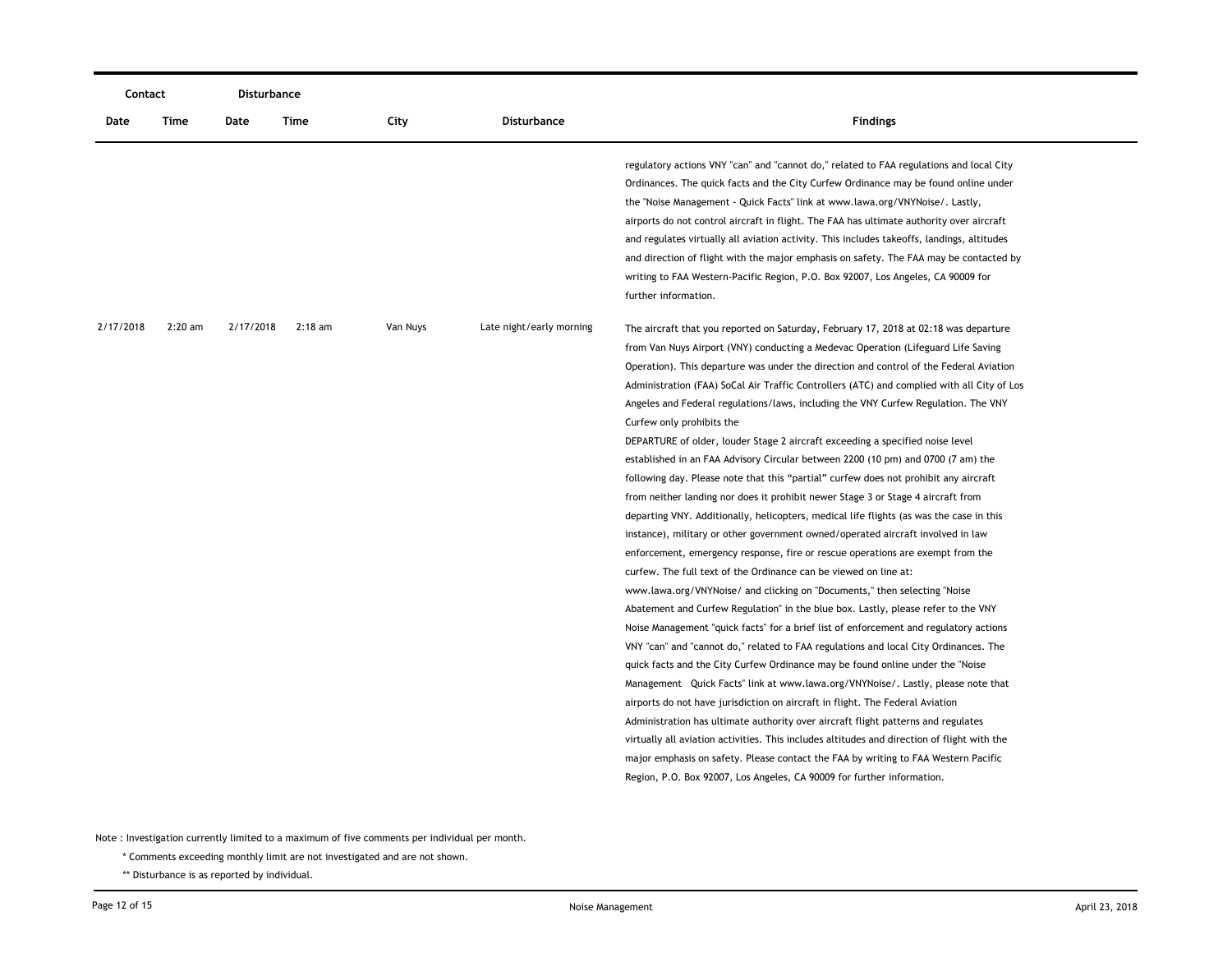| Contact   |           | Disturbance |                   |             |                          |                                                                                                                                                                                                                                                                                                                                                                                                                                                                                                                                                                                                                                                                                                                                                                                                                                                                                                                                                                                                                                                                                                                                                                                                                                                                                                                                                                                                                                                                                                                                                                                                                                                                                                                                                                                                                                                                                                                                 |
|-----------|-----------|-------------|-------------------|-------------|--------------------------|---------------------------------------------------------------------------------------------------------------------------------------------------------------------------------------------------------------------------------------------------------------------------------------------------------------------------------------------------------------------------------------------------------------------------------------------------------------------------------------------------------------------------------------------------------------------------------------------------------------------------------------------------------------------------------------------------------------------------------------------------------------------------------------------------------------------------------------------------------------------------------------------------------------------------------------------------------------------------------------------------------------------------------------------------------------------------------------------------------------------------------------------------------------------------------------------------------------------------------------------------------------------------------------------------------------------------------------------------------------------------------------------------------------------------------------------------------------------------------------------------------------------------------------------------------------------------------------------------------------------------------------------------------------------------------------------------------------------------------------------------------------------------------------------------------------------------------------------------------------------------------------------------------------------------------|
| Date      | Time      | Date        | Time              | City        | Disturbance              | <b>Findings</b>                                                                                                                                                                                                                                                                                                                                                                                                                                                                                                                                                                                                                                                                                                                                                                                                                                                                                                                                                                                                                                                                                                                                                                                                                                                                                                                                                                                                                                                                                                                                                                                                                                                                                                                                                                                                                                                                                                                 |
| 2/17/2018 | $3:49$ pm | 2/15/2018   | $2:10 \text{ am}$ | Van Nuys    | Late night/early morning | The volume of jet operations at VNY has been increasing slightly each year with the<br>improving economy since reaching a low in 2009, so compared to the past few years<br>there may be more frequent jet departures and arrivals that you are noticing at night<br>and in the early morning hours. Please note that airports do not have jurisdictions over<br>aircraft in flight, how frequently or where the Federal Aviation Administration (FAA)<br>SoCal Air Traffic Control (ATC) may sequence aircraft. The FAA has ultimate authority<br>over aircraft flight patterns and regulates virtually all aviation activity. Lastly, please<br>refer to the VNY Noise Management "quick facts" for a brief list of enforcement and<br>regulatory actions VNY "can" and "cannot do," related to FAA regulations and local City<br>Ordinances. The quick facts may be found online under the "Noise Management Quick<br>Facts" link at www.lawa.org/VNYNoise/. Please contact the FAA by writing to FAA<br>Western Pacific Region, P.O. Box 92007, Los Angeles, CA 90009 for further information                                                                                                                                                                                                                                                                                                                                                                                                                                                                                                                                                                                                                                                                                                                                                                                                                               |
| 2/23/2018 | $2:41$ am | 2/23/2018   | $2:30$ am         | Lake Balboa | Late night/early morning | regarding aviation matters.<br>The aircraft that you reported on Monday, February 23, 2018 at 02:30 was conducting<br>a Lifeguard Operation (Medevac-Life Saving Operation). This departure was under the<br>direction and control of the Federal Aviation Administration (FAA) SoCal Air Traffic<br>Controllers (ATC). The VNY Curfew only prohibits the DEPARTURE of older, louder Stage<br>2 aircraft exceeding a specified noise level established in an FAA Advisory Circular<br>between 2200 (10 pm) and 0700 (7 am) the following day. Please note that this "partial"<br>curfew does not prohibit any aircraft from landing nor does it prohibit newer Stage 3<br>or Stage 4 aircraft from departing VNY. Additionally, helicopters, medical life flights (as<br>was the case in this instance), military or other government owned/operated aircraft<br>involved in law enforcement, emergency response, fire or rescue operations are<br>exempt from the curfew. The full text of the Ordinance can be viewed on line at:<br>www.lawa.org/VNYNoise/ and clicking on "Documents," then selecting "Noise<br>Abatement and Curfew Regulation" in the blue box. Additionally, please refer to the VNY<br>Noise Management "quick facts" for a brief list of enforcement and regulatory actions<br>VNY "can" and "cannot do," related to FAA regulations and local City Ordinances. The<br>quick facts and the City Curfew Ordinance may be found online under the "Noise"<br>Management Quick Facts" link at www.lawa.org/VNYNoise/. Lastly, airports do not<br>have jurisdiction over aircraft in flight, how frequently or where the FAA ATC may<br>sequence aircraft. The FAA has ultimate authority over aircraft flight patterns and<br>regulates virtually all aviation activity. Please contact the FAA by writing to FAA<br>Western Pacific Region, P.O. Box 92007, Los Angeles, CA 90009 for further information |

\* Comments exceeding monthly limit are not investigated and are not shown.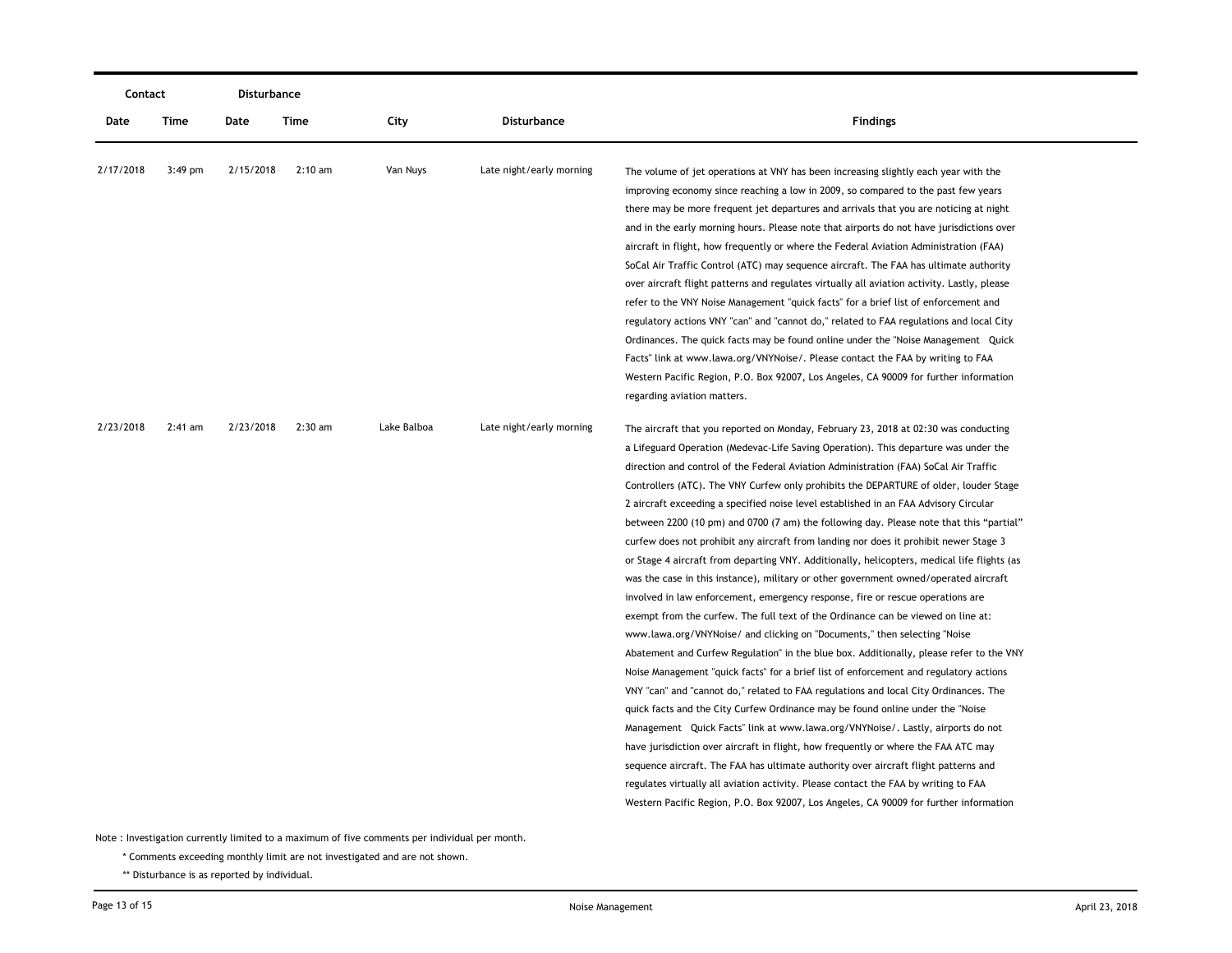| Contact   |                                                                                               | Disturbance |                    |                    |                          |                                                                                             |  |  |
|-----------|-----------------------------------------------------------------------------------------------|-------------|--------------------|--------------------|--------------------------|---------------------------------------------------------------------------------------------|--|--|
| Date      | Time                                                                                          | Date        | Time               | City               | <b>Disturbance</b>       | <b>Findings</b>                                                                             |  |  |
|           |                                                                                               |             |                    |                    |                          | regarding aviation matters.                                                                 |  |  |
| 2/23/2018 | $9:42$ am                                                                                     | 2/22/2018   | $5:00$ pm          | <b>Studio City</b> | Flying over home         | The location of your residence is subject to many overflights from Van Nuys Airport         |  |  |
|           |                                                                                               |             |                    |                    |                          | (VNY), Hollywood Burbank Airport (BUR), as well as the many airports located in             |  |  |
|           |                                                                                               |             |                    |                    |                          | Southern California. The jet aircraft activity you reported on Thursday, February 22,       |  |  |
|           |                                                                                               |             |                    |                    |                          | 2018 at 17:00 (+/- 1 hour) were identified by Noise Management staff to be 5 General        |  |  |
|           |                                                                                               |             |                    |                    |                          | Aviation (GA) jet aircraft departures from VNY and 20 commercial jet departures from        |  |  |
|           |                                                                                               |             |                    |                    |                          | BUR. The average altitudes of the VNY and BUR operations over your neighborhood             |  |  |
|           |                                                                                               |             |                    |                    |                          | were approximately 6,207 feet and 4,201 feet Mean Sea Level (MSL), respectively.            |  |  |
|           |                                                                                               |             |                    |                    |                          | Please contact the BUR hotline at (800)441-0409 if you need more information on the         |  |  |
|           |                                                                                               |             |                    |                    |                          | BUR departures. Lastly, please note that VNY does not have control of flight schedules      |  |  |
|           |                                                                                               |             |                    |                    |                          | which are a function of supply and demand from the flying public. Airports also do not      |  |  |
|           |                                                                                               |             |                    |                    |                          | have jurisdiction over aircraft in flight. The FAA has ultimate authority over aircraft     |  |  |
|           |                                                                                               |             |                    |                    |                          | flight patterns and regulates virtually all aviation activity with the major emphasis on    |  |  |
|           |                                                                                               |             |                    |                    |                          | safety. The FAA may be contacted by writing to FAA Western Pacific Region, P.O. Box         |  |  |
|           |                                                                                               |             |                    |                    |                          | 92007, Los Angeles, CA 90009 for further information.                                       |  |  |
| 2/24/2018 | 10:30 am                                                                                      | 2/24/2018   | 8:13 am            | Los Angeles        | Low flying               | The aircraft you reported on Saturday, February 24, 2018 at 08:13 was a Gulfstream          |  |  |
|           |                                                                                               |             |                    |                    |                          | G-IV that arrived to VNY under the direction and control of the Federal Aviation            |  |  |
|           |                                                                                               |             |                    |                    |                          | Administration (FAA) SoCal Air Traffic Controllers (ATC). At the time, Northerly            |  |  |
|           |                                                                                               |             |                    |                    |                          | Operations were in effect at Van Nuys Airport (VNY) due to northerly wind conditions.       |  |  |
|           |                                                                                               |             |                    |                    |                          | Whenever northerly winds occur, all aircraft arrivals and departures are directed to        |  |  |
|           |                                                                                               |             |                    |                    |                          | head north into the wind due to aircraft safety requirements, and to maximize aircraft      |  |  |
|           |                                                                                               |             |                    |                    |                          | performance. Our investigation further shows that the arrival of this aircraft was          |  |  |
|           |                                                                                               |             |                    |                    |                          | consistent with normal VNY Northerly Operations. Under ATC's direction, this aircraft       |  |  |
|           |                                                                                               |             |                    |                    |                          | turned and overflew your neighborhood to safely descend and land on runway 34L.             |  |  |
|           |                                                                                               |             |                    |                    |                          | Please note that airports do not control aircraft in flight. The FAA has ultimate           |  |  |
|           |                                                                                               |             |                    |                    |                          | authority over aircraft flight patterns and regulates virtually all aviation activity. This |  |  |
|           |                                                                                               |             |                    |                    |                          | includes takeoffs, landings, altitudes and direction of flight with the major emphasis on   |  |  |
|           |                                                                                               |             |                    |                    |                          | safety. The FAA may be contacted by writing to FAA Western-Pacific Region, P.O. Box         |  |  |
|           |                                                                                               |             |                    |                    |                          | 92007, Los Angeles, CA 90009 for further information regarding this matter.                 |  |  |
| 2/27/2018 | $11:03$ pm                                                                                    | 2/27/2018   | $10:30 \text{ pm}$ | Granada Hills      | Late night/early morning | The aircraft you reported on Tuesday, February 27, 2018 at 22:30 was a Gulfstream           |  |  |
|           |                                                                                               |             |                    |                    |                          | G-IV arrival conducted under the control and direction of Federal Aviation                  |  |  |
|           |                                                                                               |             |                    |                    |                          | Administration (FAA) Air Traffic Controllers (ATC). This arrival complied with all City of  |  |  |
|           |                                                                                               |             |                    |                    |                          | Los Angeles and Federal regulations/laws and was consistent with normal VNY arrival         |  |  |
|           | Note: Investigation currently limited to a maximum of five comments per individual per month. |             |                    |                    |                          |                                                                                             |  |  |

\* Comments exceeding monthly limit are not investigated and are not shown.